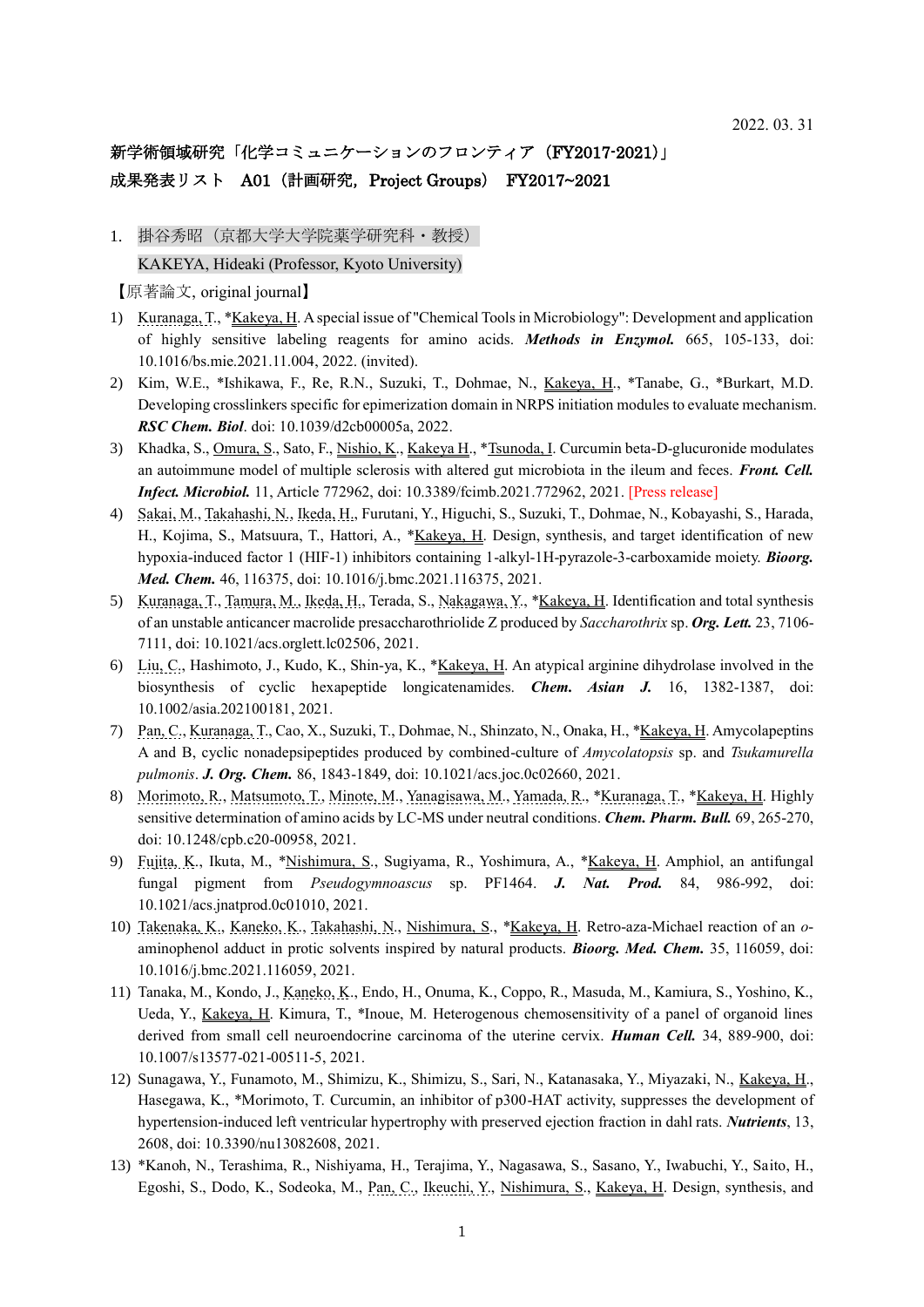antifungal activity of 16,17-dihydroheronamide C and *ent*-heronamide C. *J. Org. Chem.* 86, 16249-16258, doi: 10.1021/acs.joc.1c01761, 2021.

- 14) \*Kanoh, N., Terajima, Y., Tanaka, S., Terashima, R., Nishiyama, H., Nagasawa, S., Sasano, Y., Iwabuchi, Y., Nishimura, S., Kakeya, H. Toward the creation of induced pluripotent small (iPS) molecules: Establishment of a modular synthetic strategy to the heronamide C-type polyene macrolactams and their conformational and reactivity analysis. *J. Org. Chem.* 86, 16231-16248, doi: 10.1021/acs.joc.1c01760, 2021.
- 15) \*Ishikawa, F., Konno, S., Uchida, C., Suzuki, T., Takashima, K., Dohmae, N., Kakeya, H., \*Tanabe, G. Chemoproteomics profiling of surfaction-producing nonribosormal peptide synthetases in living bacterial cells. *Cell Chem. Biol.* 28, 1-12, doi: 10.1016/j.chembiol.2021.05.014, 2021.
- 16) \*Ishikawa, F., Konno, S., Takashima, K., Kakeya, H., Tanabe, G. Inhibition of efflux pumps aids smallmolecule probe-based fluorescence labeling and imaging in the gram-negative bacterium *Escherichia coli*. *Org. Biomol. Chem.* 19, 8906-8911, doi: 10.1039/d1ob01112j, 2021.
- 17) Matsuoka, T., Motozono, C., Hattori, A., Kakeya, H., Yamasaki, S., Oishi, S., \*Ohno, H., \*Inuki, S. The effects of 5-OP-RU stereochemistry on its stability and MAIT-MR1 axis. *ChemBioChem*, 22, 672-678, doi: 10.1002/cbic.202000466, 2021.
- 18) Pan, C., Kuranaga, T., \*Kakeya, H. Application of the highly sensitive labeling reagent to the structural confirmation of readily isomerizable peptides. *J. Nat. Med.* 75, 339-343, doi: 10.1007/s11418-020-01472-z, 2021.
- 19) Elsadek, L.A., Matthews, J.H., Nishimura, S., Nakatani, T., Ito, A., Gu, T., Luo, D., Salvador-Reyes, L.A., Paul, V.J., Kakeya, H., \*Luesch, H. Genomic and targeted approachs unveil the cell membrane as a major target of the antifungal cytotoxin amantelide A. *ChemBioChem*, 22, 1790-1799, doi: 10.1002/cbic.202000685, 2021.
- 20) Jiang, Y.<sup>#</sup>, Matsumoto, T.<sup>#</sup>, Kuranaga, T., Lu, S., Wang, W., Onaka, H., \***Kakeya, H. Longicatenamides A-D**, two diastereomeric pairs of cyclic hexapeptides produced by combined-culture of *Streptomyces* sp. KUSC\_F05 and *Tsukamurella pulmonis* TP-B0596. (# equal contribution) *J. Antibiot.* 74, 307-316, doi: 10.1038/s41429-020-00400-3, 2021.
- 21) Asai, Y., Hiratsuka, T., Ueda, M., Kawamura, Y., Asamizu, S., Onaka, H., Arioka, M., Nishimura, S., Yoshida, M. Differential biosynthesis and roles of two ferrichrome-type siderophores, ASP2397/AS2488053 and ferricrocin, in *Acremonium persicinum*. *ACS Chem. Biol.* 17, 207-216, doi: 10.1021/acschembiol.1c00867, 2022.
- 22) \*Kuranaga, T., Minote, M., Morimoto, R., Pan, C., Ogawa, H., \*Kakeya, H. Highly sensitive labeling reagents for scarce natural products. *ACS Chem. Biol.* 15, 2499-2506, doi: 10.1021/acschembio.0c00517. 2020. [Press release]
- 23) Pan, C., \*Kuranaga, T., \*Kakeya, H. Total synthesis of thioamycolamide A via a biomimetic route. *Org. Biomol. Chem.* 18, 8366-8370, doi: 10.1039/d0ob01942a, 2020.
- 24) Ikeda, H., Muroi, M., Kondoh, Y., Ishikawa, S., Kakeya, H., Osada, H., \*Imoto, M. Miclxin, a novel MIC60 inhibitor, induces apoptosis via mitochondrial stress in beta-catenin mutant tumor cells. *ACS Chem. Biol*. 15, 2195-2204, doi: 10.1021/acschembio.0c00381, 2020.
- 25) \*Fustin, J.M., Ye, S., Rakers, C., Kaneko, K., Fukumoto, K., Yamano, M., Versteven, M., Grunewald, E., Cargill, S.J., Tamai, K.T., Xu, Y., Jabbur, M.L., Kojima, R., Lamberti, M.L., Yoshioka-Kobayashi, K., Whitmore, D., Tammam, S., Howell, L., Kageyama, R., Matsuo, T., Stanewsky, R., Golombek, D.A., Johnson, C.H., Kakeya, H., Van Ooijen, G., \*Okamura, H. Methylation deficiency disrupts biological rhythms from bacteria to humans. *Commun. Biol.* 3, 211, doi. 10.1038/s42003-0200942-0, 2020. [Press release]
- 26) Shimizu, K., Funamoto, M., Sunagawa, Y., Wakabayashi, H., Genpei, M., Miyazaki, Y., Katanasaka, Y., Sari, N., Shimizu, S., Katayama, A., Moki, H., Shibata, H., Iwabuchi, Y., Kakeya, H., Wada, H., Hasegawa, K., \*Morimoto, T. The synthetic curcumin analogue GO-Y030 effectively suppresses the development of pressure overload-induced heart failure in mice. *Sci. Rep.* 10, 7172, doi: 10.1038/s41598-020-64207-w, 2020.
- 27) Kataura T, Tashiro E, Nishikawa S, Shibahara K, Muraoka Y, Miura M, Sakai S, Katoh N, Totsuka M, Onodera M, Shin-ya K, Miyamoto K, Sasazawa Y, Hattori N, Saiki S, and \*Imoto M. A chemical genomics-aggrephagy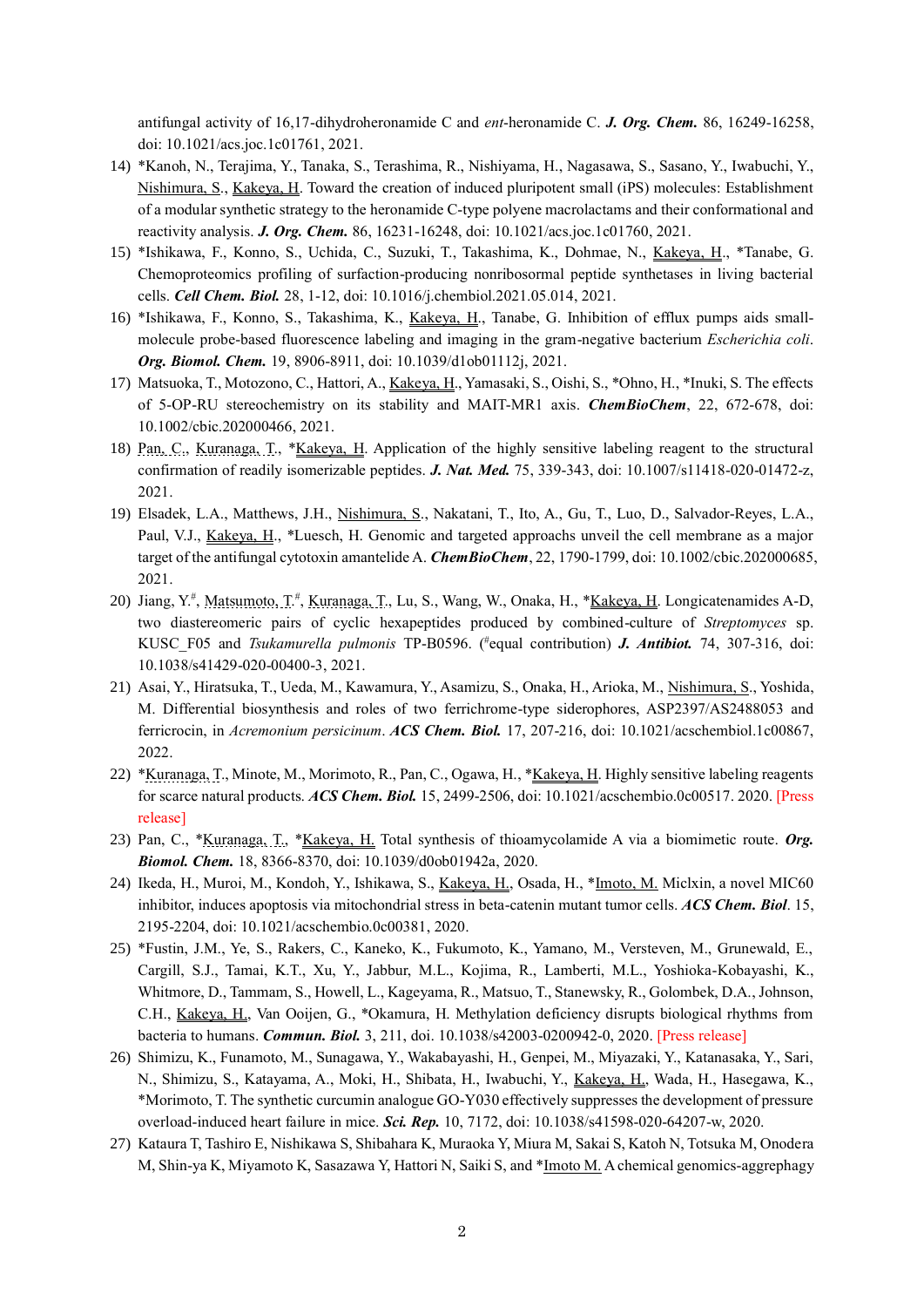integrated method studying functional analysis of autophagy inducers. *Autophagy* 7:1-7, doi: 10.1080/15548627.2020.1794590, 2020.

- 28) Kataura T, Saiki S, Ishikawa K, Akamatsu W, Sasazawa Y, \*Hattori N, \*Imoto M. BRUP-1, an intracellular bilirubin modulator, exerts neuroprotective activity in a cellular Parkinson's disease model. *J. Neurochemistry* 155:81-97 (2020) doi: 10.1111/jnc.14997.
- 29) Saito S, Kato W, Ikeda H, Katsuyama Y, \*Ohnishi Y, \*Imoto M. Discovery of "heat shock metabolites" produced by thermotolerant actinomycetes in high-temperature culture. *J. Antiobiot.* 73: 203-210, doi: 10.1038/s41429-020-0279-4, 2020.
- 30) Ozawa-Umeta, H., Kishimoto, A., Imaizumi, A., Hashimoto, T., \*Kakeya, H., \*Kanai, M. Curcumin beta-Dglucuronide (CMG) exhibits anti-tumor effects on oxaliplatin-resistant colon cancer with less toxicity. *Cancer Sci.* 111, 1785-1793, doi: 10.1111/cas.14383, 2020. [press release]
- 31) Pan, C., Kuranaga, T., Liu, C., Lu, S., Shinzato, N., \*Kakeya, H. Thioamycolamides A-E, sulfur-containing cycliclipopeptides produced by the rare actinomycete *Amycolatopsis* sp. *Org. Lett.* 22, 3014-3017, doi: 10.1021/acs.orglett.0c00776, 2020.
- 32) Takahashi, N., Kaneko, K., \*Kakeya, H. Total synthesis and antimicrobial activity of tumescenamide C and its derivatives. *J. Org. Chem.* 85, 4530-4535, doi: 10.1021/acs.joc.9b03516, 2020.
- 33) Kanou, A., \*Nishimura, S., Tabuchi, T., Matsuyama, A., Yoshida, M., Kato, T., \*Kakeya, H. Serinr catabolism produce ROS, sensitizes cells to actin dysfunction, and suppresses cell growth in fission yeast. *J. Antibiot.* 73. 574-580, doi: 10.1038/s41429-020-0305-6, 2020.
- 34) Li, X., Hattori, A., Takahashi, S., Goto, Y., Harada, H., \*Kakeya, H. Ubiquitin carboxyl-terminal hydrolase L1 promotes hypoxia-inducible factor 1-dependent tumor cell malignancy in spheroid models. *Cancer Sci*. 111, 239-252, doi: 10.1111/cas.14236, 2020.
- 35) Takahashi, N., Hayashi, H., Poznaks, V., \*Kakeya, H. Total synthesis of verucopeptin, an inhibitor of hypoxiainducible factor 1 (HIF-1). *Chem. Commun*. 55, 11956-11959, doi: 10.1039/c9cc06169j, 2019.
- 36) Baba, K., Kuwada, S., Nakao, A., Li, X., Okuda, A., Nishida, A., Matsuda, S., Fukuoka, N., Kakeya, H., \*Kataoka, T. Different localization of lysosomal-associated membrane protein 1(LAMP1) in mammalian cultured cell lines. *Histochem. Cell. Biol.* 153, 199-213, doi: 10.1007/s00418-019-01842-z, 2020.
- 37) Yoshimura, A., \*Nishimura, S., Suzuki, T., Hattori, A., Dohmae, N. Kato, T., \*Kakeya, H. Isolation, structure elucidation and conformational regulation of myropeptins, lipopeptides from a fungus *Myrothecium rodium*. *Org. Lett.* 21, 7524-7528, doi: 10.1021/acs.orglett.9b02801, 2019.
- 38) Sugiyama, R., Nakatani, T., \*Nishimura, S., Takenaka, K., Ozaki, T., Asamizu, S., Onaka, Y., \*Kakeya, H. Chemical interaction of cryptic actinomycete metabolite 5-alkyl-1,2,3,4-tetrahydroquinolines through aggregate formation. *Angew. Chem. Int. Ed.* 58, 13486-13491, doi: 10.1002/anie.201905970, 2019. [Press release]
- 39) Liu, C., \*Kakeya, H. Cryptic chemical communication: Secondary metabolic responses revealed by microbial co-culture. *Chem. Asian. J.* 15, 327-337, doi. 10.1002/asia.201901505, 2020. [Selected as a cover feature.]
- 40) \*Furutani, Y., Toguchi M., Shiozaki-Sato, Y., Qin, X.Y., Ebisui, E., Higuchi, S., Sudoh, M., Suzuki, H., Takahashi, N., Watashi, K., Wakita, T., Kakeya, H., \*Kojima, S. An interferon-like small chemical compound CDM-3008 suppresses hepatitis B virus through induction of interferon-stimulated genes. *PLOS ONE*, 14, e0216139, doi: 10.1371/journal.pone.0216139, 2019. [Press release]
- 41) Funamoto, M., Shimizu, K., Sunagawa, Y., Katanasaka, Y., Miyazaki, Y., Kakeya, H., Yamakage, H., Satoh-Asahara, N., Wada, H., Hasegawa, K., \*Morimoto, T. Effects of highly absorbable curcumin in patients with impaired glucose tolerance and non-insulin dependent diabetes mellitus. *J. Diabetes Res*. 2019, doi: 10.1155/2019/8208237.
- 42) Saito, S., Kato, W., Ikeda, H., Katsuyama, Y., Ohnishi, Y., \*Imoto, M. Discovery of "heat shock metabolites" produced by thermotolerant actinomycetes in high-temperature culture. *J. Antibiot*. 73, 203-210, doi: 10.1038/s41429-020-0279-4, 2020.
- 43) Kataura, T., Saiki, S., Ishikawa, K., Akamatsu, W., Sasazawa, Y., Hattori, N., \*Imoto, M. BRUP-1, an intracellular bilirubin modulator, exerts neuroprotective activity in a cellular Parkinson's disease model. *J. Neurochemistry*. 155, 81-97, doi: 10.1111/jnc.14997, 2020.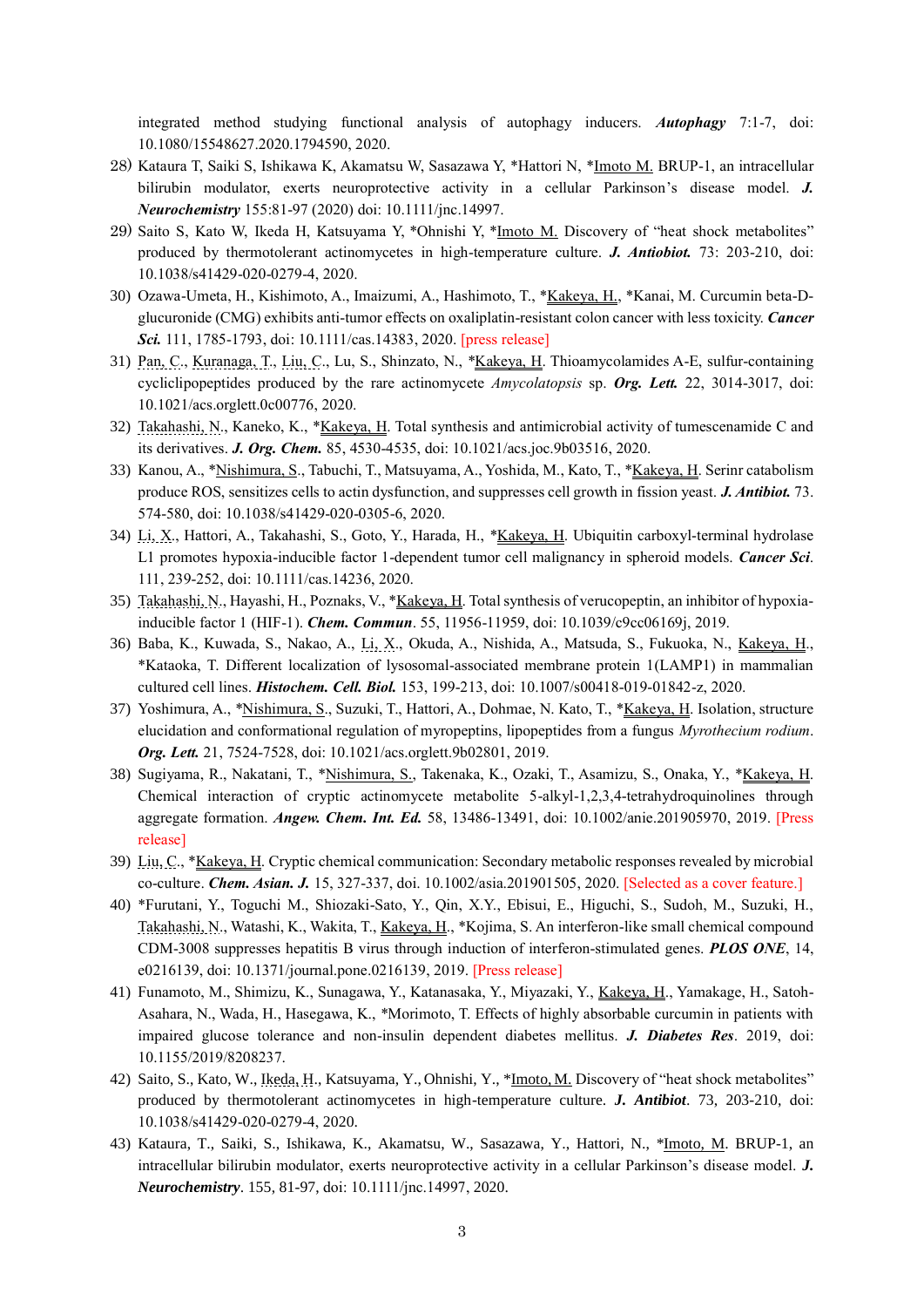- 44) Ozaki, T., Sugiyama, R., Nishimura, S., Asamizu, S., Katsuyama, Y., \*Kakeya, H., \*Onaka, H. Identification of the common biosynthetic gene cluster for both antimicrobial streptoaminals and antifungal 5-alkyl-1,2,3,4 tetrahydroquinolines. *Org. Biomol. Chem.* 17, 2370-2378, doi: 10.1039/c8ob02846j, 2019. [Hot article selection]
- 45) Jiang, Y., Lu, S., Hirai, G., Kato, T., Onaka, H., \*Kakeya, H. Enhancement of saccharothriolide production and discovery of a new metabolite, saccharothriolide C<sub>2</sub>, by combined-culture of *Saccharothrix* sp. and *Tsukamurella pulmonis*. *Tetrahedron Lett*. 60, 1072-1074, doi: 10.1016/j.tetlet.2019.03.034, 2019.
- 46) Cornelio, K., Espiritu, R. A., Hanashima, S., Todokoro, Y., Malabed, R., Kinoshita, M., \*Matsumori, N., M., \*Murata, M., Nishimura, S., Kakeya, H., Yoshida, M., Matsunaga, S. Theonellamide A, a marine-spongederived bicyclicpeptide, binds to sterol in aqueous DMSO: Solution NMR-based analysis of peptide-sterol interactions using hydroxylated cholesterol. *Biochim. Biophys. Acta Biomembr.* 1861, 228-235, doi: 10.1016/j.bbamem.2018.07.010, 2019.
- 47) Takahashi, N., Hayashi, K., Nakagawa, Y., Furutani, Y., Toguchi M., Shiozaki-Sato, Y., Sudoh, M., Kojima, S., \*Kakeya, H. Development of an anti-hepatitis B virus (HBV) agent through the structure-activity relationship of the interferon-like small compound CDM-3008. *Bioorg. Med. Chem*. 27, 470-478, doi: 10.1016/j.bmc.2018.11.039, 2019.
- 48) Mizotani, Y., Suzuki, M., \*Hotta, K., Watanabe, H., Shiba, K., Inaba, K., Tashiro, E., Oka, K., \*Imoto, M. 14- 3-3εa directs the pulsatile transport of basal factors towards the apical domain for lumen growth in tubulogenesis. *Proc. Natl. Acad. Sci. USA*. 115, E8873-8881, 2018.
- 49) Ishikawa, F., Tanabe, G., Kakeya, H. Activity-based protein profiling of non-ribosomal peptide synthetases. *Curr. Top. Microbiol. Immunol.* 420, 321-349, doi: 10.1007/82\_2018\_133, 2019.
- 50) Sunagawa, Y., Funamoto, M., Sono, S., Shimizu, K., Shimizu, S., Genpei, M., Miyazaki, Y., Katanasaka, Y., Morimoto, E., Ueno, M., Komiyama, M., Kakeya, H., Wada, H., Hasegawa, K., \*Morimoto, T. Curcumin and its demethoxy derivatives possess p300 HAT inhibitory activity and suppress hypertrophic responses in cardiomyocytes. *J. Pharmacol. Sci.* 136, 212-217, doi: 10.1016/j.jphs.2017.12.013, 2018.
- 51) Lu, S., Nishimura, S., Takenaka, K., Ito, M., Kato, T., \*Kakeya, H. Discovery of presaccharothriolide X, a retro-Michael product of saccharothriolide B, from the rare actinomycete *Saccharothrix* sp. A1506. *Org. Lett.* 20, 4406-4410, doi: 10.1021/acs.orglett.8b01535, 2018. [プレス発表]
- 52) Ozawa, H., Imaizumi, A., Sumi, Y., Hashimoto, T., Kanai, M., Makino, Y., Tsuda, T., Takahashi, N., \*Kakeya, H. Curcumin  $β$ -D-glucuronide plays an important role to keep high levels of free-form curcumin in he blood. *Biol. Pharm. Bull*. 40, 1515-1524, doi: 10.1248/bpb.b17-00339, 2017 [プレス発表]
- 53) \*Ishikawa, F., Kasai, S., Kakeya, H. Tanabe, G. Visualizing the adenylation activities and protein-protein interactions of aryl acid adenylating enzymes. *ChemBioChem*. 18, 2199-2204, doi: 10.1002/cbic.201700361, 2017.
- 54) Konno, S., \*Ishikawa, F., Suzuki, T., Dohmae, N., Kakeya, H., Tanabe, G. A chemoproteomics approach to investigate phosphopantetheine transferase activity at the cellular level. *ChemBioChem*. 18, 1855-1862, doi: 10.1002/cbic.201700301, 2017.
- 55) \*Ishikawa, F., \*Kakeya, H. The chemical biology of natural product biosynthesis: chemical tools for the proteomic analysis of nonribosomal peptide synthetases. *Frontiers in Natural Product Chemistry*, 3, 65-90, 2017.

【解説・総説, review】

- 1) Ikeda, H., \*Kakeya, H. Targeting hypoxia-inducible factor (HIF-1) signaling with natural products toward cancer chemotherapy. *J. Antibiot.* 74, 687-695, doi: 10.1038/s41429-021-00451-0, 2021. [The special issue in "Approach toward cancer-targeting therapy by microbial origin]
- 2) \*Imoto M, Fujimaki T, Saito S, Tashiro E. Androgen receptor antagonists produced by Streptomyces overcome resistance to enzalutamide. *J Antibiot*. 74, 706-716, doi: 10.1038/s41429-021-00453-y, 2021. [The special issue in "Approach toward cancer-targeting therapy by microbial origin]
- 3) \*掛谷秀昭. 特集・ポストゲノム時代の天然物化学:希少放線菌と異属微生物間化学コミュニケー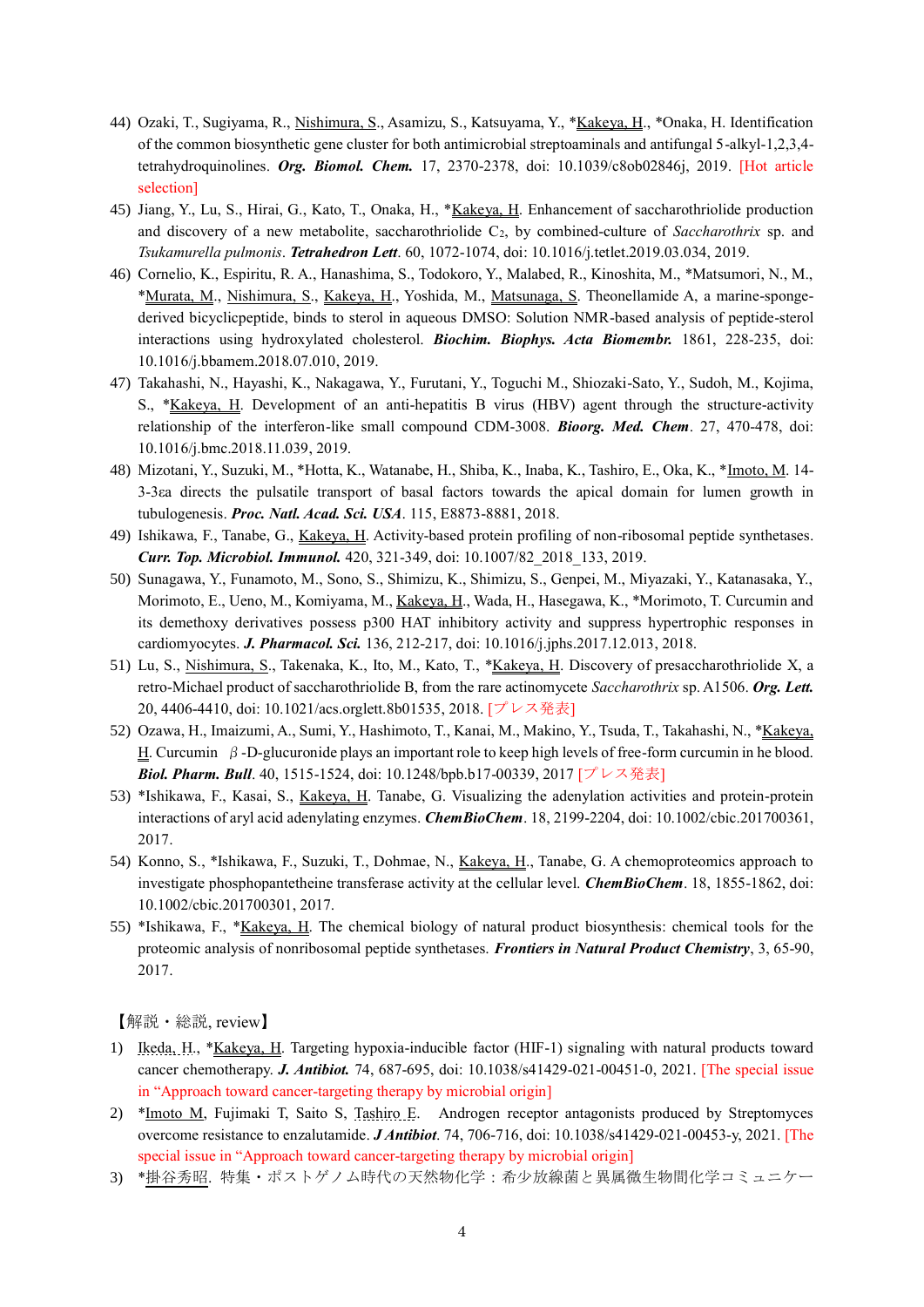ションを活用したケミカルスペース拡充戦略. ファインケミカル, シーエムシー出版, 50, 33-39, 2021.

- 4) 中山和真, \*掛谷秀昭. News & View: ニトリルオキシドのプロドラッグ化に基づく GPX4 に対する 選択的共有結合阻害剤の開発. 日本ケミカルバイオロジー学会機関誌「ケミカルバイオロジー *(Chemical Biology)*」, 13, xx, 2020.
- 5) Liu, C., \*Kakeya, H. Cryptic chemical communication: Secondary metabolic responses revealed by microbial co-culture. *Chem. Asian. J*. 15, 327-337, doi: 10.1002/asia.201901505, 2020. [Selected as a cover feature.]
- 6) \*Kakeya, H., Kuranaga, T. Precious Microorganisms as Productive Resources: Marine-derived Microorganisms and Combined-Culture. *Comprehensive Natural Products III: Chemistry and Biology*, Elsevier, in press, 2019. (invited review)
- 7) 今野 翔, 石川文洋, 掛谷秀昭. 化学標識法を用いた非リボソームペプチド合成酵素の活性検出と 機能解析. 日本ケミカルバイオロジー学会機関誌「ケミカルバイオロジー*(Chemical Biology)*」, 12, 3-7, 2019.
- 8) \*掛谷秀昭. 研究トピックス:がんと宿主の化学コミュニケーション阻害を指向した水溶性プロド ラッグ型抗がん剤 CMG の開発研究. 新学術領域研究「化学コミュニケーションのフロンティア」・ Newsletter, vol. 3, 10, 2019.
- 9) \*掛谷秀昭. 研究トピックス:微生物間化学コミュニケーションの利活用によるケミカルスペース 拡充戦略. 新学術領域研究「化学コミュニケーションのフロンティア」・Newsletter, vol. 3, 9, 2019.
- 10) \*掛谷秀昭. Discovery Science に魅せられて: 天然物創薬ケミカルバイオロジーの最前線. 化学と生 物, 56, 210-216, 2018.
- 11) \*Kakeya, H. Natural products-inspired chemical biology toward development of new antibiotics. *Jpn. J. Antibiot.* 71, 181-191, 2018.
- 12) 西村慎一, 掛谷秀昭, 松森信明. 生体膜を標的にする天然有機化合物:天然物による厳密な脂質認 識とそれに基づく表現型. 化学と生物, 56, 678-685, 2018.
- 13) \*掛谷秀昭(監修). 1. 薬の基礎知識 & 2. 創薬の世界, Newton 別冊 「くすりの科学知識:くすり のしくみと、奥深き創薬の世界」, pp6-37, *Newton* (ニュートン), ニュートンプレス社, 2017.
- 14) \*掛谷秀昭(協力). 画期的な薬, Newton 別冊 「くすりの科学知識:くすりのしくみと、奥深き創 薬の世界」, pp74-81, *Newton* (ニュートン), ニュートンプレス社, 2017.

【著書】

- 1) \*掛谷秀昭(監修). 薬の大図鑑, Newton 大図鑑シリーズ, Newton(ニュートン), ニュートンプレ ス社, 2021.(2021 年 11 月発刊)
- 2) \*掛谷秀昭(監修). Newton 別冊 「くすりの科学知識-今こそ知っておきたいくすりの効能、しく み、正しい付き合い方- (増補 第3版)」,pp.4-119, Newton (ニュートン), ニュートンプレス社, 2021.
- 3) \*掛谷秀昭(監修). 薬の基礎知識・創薬の世界, Newton 別冊 「くすりの科学知識(増補 第 2 版)」, *Newton* (ニュートン), ニュートンプレス社, pp.4-89, 2019.
- 4) 掛谷秀昭, 李 雪氷, 吉村 彩, 小川はるか. 低酸素誘導因子 HIFs 活性化経路を標的とする化合物. ケミカルバイオロジー化合物集(日本におけるケミカルバイオロジーの新展開第 198 委員会編), pp82-84, 2018.

【招待講演・基調講演】

国際:

- 1) \*Kakeya, H. Chemical communication research toward the development of novel antibiotics. (#182 Antibiotics Discovery), PACIFICHEM2021, Hawaii, USA, Dec. 2021. (招待講演)
- 2) \*Kakeya, H. Chemical communication research on microbes toward the development of novel antibiotics. Japan-the Netherlands Microbiology Symposium 2022, Mar. 2022 (on-line). (招待講演)
- 3) Kakeya, H. Continuing fascination with discovery science: phenotypic screening to chemical biology. Mona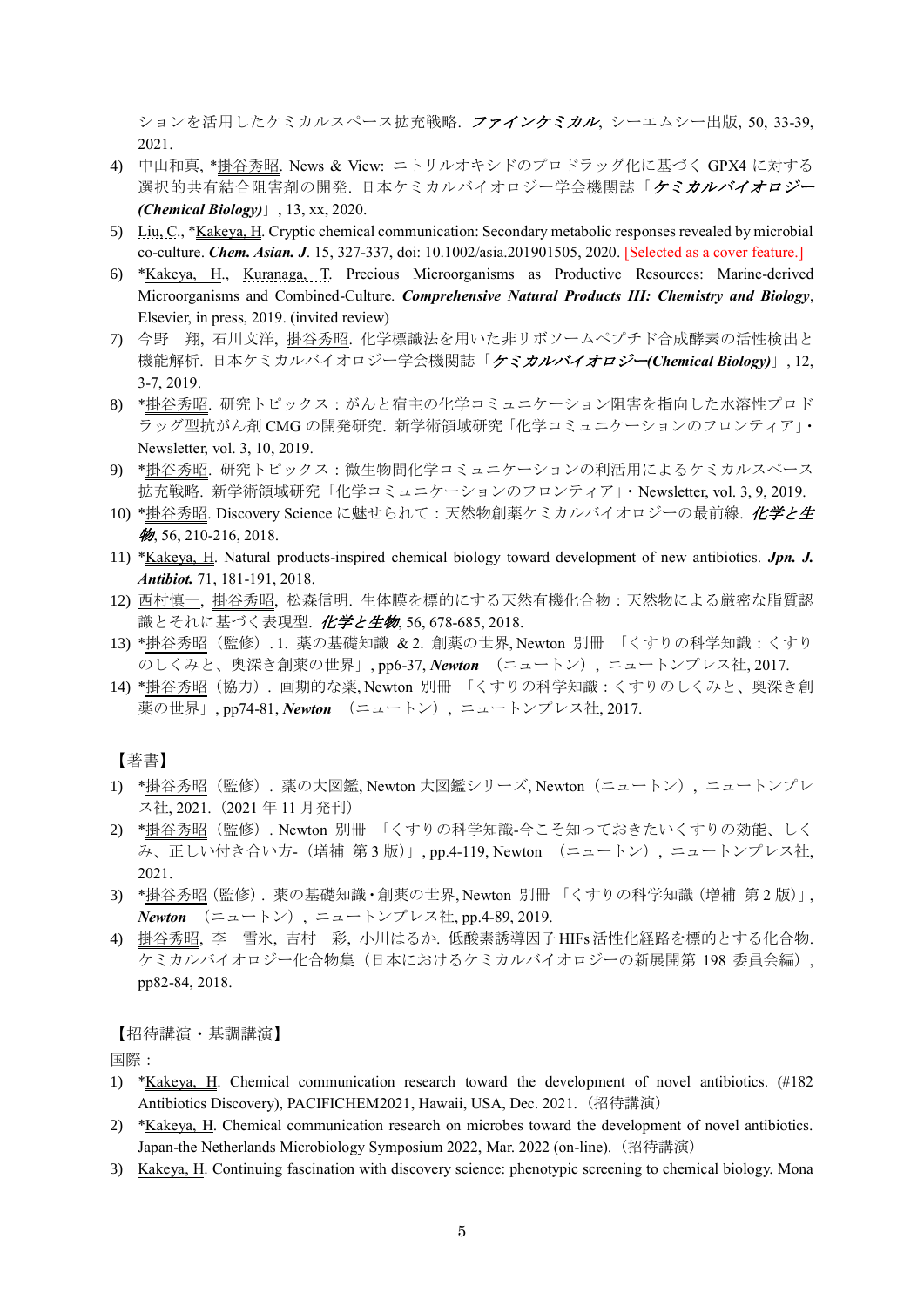Symposium 2020: Natural Product Chemistry and Medicinal Chemistry. Kingston, Jamaica, Jan. 2020. (plenary lecture)

- 4) Kakeya, H. Chemical comunication research toward the development of useful chemical probes. The 4th A3 Roundtable Meeting on Asia Chemical Probe Research, Sendai, Nov. 2019. (Plenary lecture)
- 5) Kakeya, H. Natural products-prompted chemical biology: Phenotypic screening and a new platform for target identification. The 6th Tishler-Omura Sympoium, Tokyo, Oct. 2019. (plenary lecture)
- 6) Kuranaga, T., Kakeya, H. Highly sensitive labeling reagents inspired by a scarce marine natural product. 10th Korea-Japan Chemical Biology Symposium. Ishikawa, Oct. 2019.
- 7) Kanai, M., Kishimoto, A., Umeta, H., Imaizumi, A., Kakeya, H. Symposia 20 "Frontier in Molecular Target Therapy of Cancer": Development of a water-soluble prodrug CMG which inhibits proteasome activity through DYRK2 dependent manner. The 78th Annual Meeting of the Japanese Cancer Association, Kyoto, Sep. 2019. (invited)
- 8) Kakeya, H. Frontier research on chemical communications unveils the mystery of life science. The 27th International Society of Heterocyclic Chemistry Congress. Kyoto, Sep. 2019. (招待講演)
- 9) Kakeya, H. Development of cryptic antifungal 5aTHQs targeting cell membrane signaling. Asian Chemical Biology Initiative (ACBI) 2019 Yangon Meeting. Yangon, Myanmer, Jan. 2019.
- 10) Kakeya, H. Microbial metabolites targeting microenvironment: a cell membrane signaling modulator and a hypoxia-response modulator. The 9th Japan-Korea chemical biology symposium, Incheon, Korea, May, 2018.

国内:

- 1) 井本正哉.「パーキンソン疾患治療薬シード化合物のケミカルバイオロジー」, 第 94 回日本生化学 会大会シンポジウム「創薬を志向したケミカルバイオロジー」 11月, 2021 (オンライン).
- 2) 西村慎一.「糸状菌における複数シデロフォアの産生」日本農芸化学会 2022 年度大会. シンポジウム「誰がためにつくられる:天然物が切り拓くケミカルバイオロジーとケミカルエコロ ジー最前線」, 3月, 2022年 (オンライン).
- 3) 掛谷秀昭. 自然に学ぶ生理化学研究:分子プローブ開発と創薬. 京都大学学際融合教育推進センタ ー・生理化学研究ユニット第 10 回公開シンポジウム. 京都, 12 月, 2020.(招待講演)
- 4) 掛谷秀昭. 有用生物活性リガンドの開発を志向した化学コミュニケーション研究. 有機合成のニュ ートレンド 2020(有機合成化学協会関西支部主催), 大阪, 2 月, 2020.(招待講演)
- 5) 掛谷秀昭. アカデミア発創薬を目指した創薬ケミカルバイオロジー研究. TSMTP (Translational Science and Medicine Training Program) Symposium in Sapporo, 札幌, 2 月, 2020. (招待講演)
- 6) 掛谷秀昭. 微生物間化学コミュニケーションの理解と有用生物活性リガンドの開発. 新学術領域研 究「化学コミュニケーションのフロンティア」・第 6 回公開シンポジウム. 横浜, 12 月, 2019. (招 待講演)
- 7) 掛谷秀昭. 「シンポジウム・がんと宿主の化学コミュニケーションの理解と制御」. 水溶性プロド ラッグ型分子標的抗がん剤 CMG の開発研究. 第 23 回日本がん分子標的治療学会学術集会. 大阪, 6 月, 2019. (招待講演)
- 8) 掛谷秀昭. 「シンポジウム・化学コミュニケーションのフロンティア」. 微生物間化学コミュニケ ーションの利活用による新規有用生物活性リガンドの開発研究. 第 19 回日本蛋白質科学会年会・ 第 71 回日本細胞生物学会 合同年次大会. 兵庫, 6 月, 2019. (招待講演)
- 9) 掛谷秀昭. 中長期テーマシンポジウム「生命科学における分子化学のプレゼンス」. 化学コミュニ ケーションが織りなす生命科学. 日本化学会第 99 春季年会(2019). 神戸, 3 月, 2019.
- 10) 掛谷秀昭. 「シンポジウム・がん微小環境の理解とその克服に向けた薬学的アプローチとは?HIF-1α の理解と制御に向けて」. 低酸素応答シグナルを標的とした創薬ケミカルバイオロジー. 日本薬 学会第 139 年会. 千葉, 3 月, 2019.
- 11) 掛谷秀昭. 「シンポジウム・天然物創薬~日本の強みを生かした新潮流~」天然物創薬の復権を期 して:微生物間化学コミュニケーションの利活用. 第 402 回 CBI 学会(情報計算化学生物学会)講 演会. 東京, 1 月, 2019.
- 12) 掛谷秀昭. 医薬品シード分子の多様性創出と細胞内標的探索・同定. 京大テックフォーラム. 東京, 10 月, 2018.
- 13) 掛谷秀昭. 天然物創薬ケミカルバイオロジー~放線菌に魅せられて~. 2018 年度(第 33 回)日本放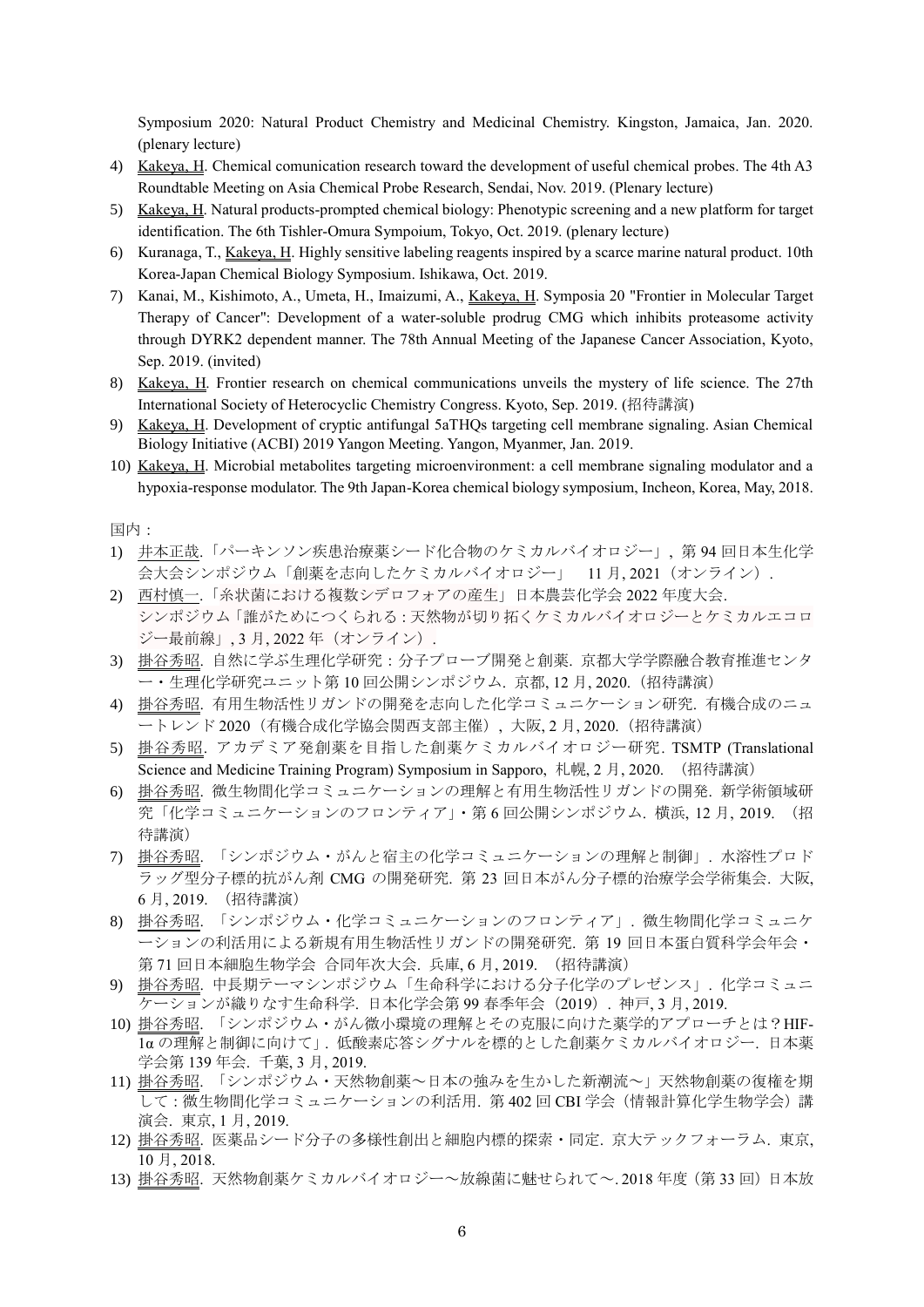線菌学会大会. 東京, 9 月, 2018.

- 14) 掛谷秀昭. 農薬の創製・研究開発動向と製剤化技術セミナー:新規農薬の開発を志向したケミカル バイオロジー研究. シーエムシー出版セミナー. 東京, 7 月, 2018.
- 15) 掛谷秀昭. 天然物創薬ケミカルバイオロジーの醍醐味. 第 53 回天然物化学談話会. 大阪, 7 月, 2018.
- 16) 掛谷秀昭. 「化学コミュニケーションのフロンティア」を起点にした創薬ケミカルバイオロジー. 新学術領域研究「脂質クオリティが解き明かす生命現象」第 4 回領域会議. 兵庫, 6 月, 2018.(招待 講演)
- 17) 掛谷秀昭. 「シンポジウム:これからの天然物サイエンス」―ケミカルスペース拡充戦略:微生物 複合培養法及び PDSS (Precursor-Directed *in situ* Synthesis)法―, 日本農芸化学会 2018 年度大会. 名 古屋, 3 月, 2018.
- 18) 掛谷秀昭. 微生物間化学コミュニケーションの利活用によるケミカルスペース拡充戦略. 新学術領 域研究「化学コミュニケーションのフロンティア」・第 2 回公開シンポジウム. 京都, 2 月, 2018.
- 19) 掛谷秀昭. 創農薬イノベーションを創発するケミカルバイオロジー方略. 農薬デザイン研究会(主 催:日本農薬学会・農薬デザイン研究会). 東京, 11 月, 2017.

【特許等の出願状況】

- 1) 掛谷秀昭, 酒井麻利奈, 古谷 裕. 含窒素複素環式化合物. 国立大学法人京都大学, 国立研究開発 法人理化学研究所. 特願 PCT/JO2021/045451, 出願日 2021 年 12 月 10 日. 国外
- 2) 掛谷秀昭, 酒井麻利奈, 古谷 裕. 含窒素複素環式化合物. 国立大学法人京都大学, 国立研究開発 法人理化学研究所. 特願 2020-209649, 2020 年 12 月 17 日. 国内
- 3) 掛谷秀昭, 倉永健史, 小川はるか. 新規フルオロジニトロフェニル化合物及びその用途. 特願 2019- 081766, 出願日 2019 年 4 月 23 日. 国内

【報道記事】

- 1) 「ウコンに含まれる成分が腸内フローラを介して脳・脊髄の炎症を抑制 ープロドラッグ型「「クル クミン」の多発性硬化症治療への応用に期待ー」, 京都大学 HP URL: https://www.kyoto-u.ac.jp/ja/research-news/2021-12-03
- 2) 「鉄をめぐる真菌の新しい生存戦略の発見―糸状菌による 2 種のフェリクローム型シデロフォア の使い分け」, 東京大学 HP

URL: https://www.a.u-tokyo.ac.jp/topics/topics\_20220112-1.html

- 3) 「微量アミノ酸及び糖類の立体化学を高感度に検出可能な試薬の開発に成功―創薬シーズとなり うる希少天然物の検出にも応用―」, 京都大学 HP
- URL: https://www.kyoto-u.ac.jp/ja/research-news/2020-09-01-0
- 4) 「大腸がん増殖速度抑える物質」, 日本経済産業新聞, 2020.3.25.
- 5) 「水溶性プロドラッグ型抗がん剤 CMG の治療抵抗性大腸がんに対する抗腫瘍効果を解明-難治 性がん治療薬の開発に期待-」京都大学, プレスリリース, 2019.3.16.

URL: http://www.kyoto-u.ac.jp/ja/research/research\_results/2019/200312\_1.html

6) 「京大など、放線菌代謝物 5aTHQ 類は凝集体形成により機能が増強することを解明」, 日本経済新 聞 Web 版. 2019.8.9

URL: https://www.nikkei.com/article/DGXLRSP516660\_Z00C19A8000000/

- 7) 「低分子化合物がウイルス抑制」, 毎日新聞, 2019.6.29. 朝刊 23 面.
- 8) 「B 型肝炎ウイルス抑制物質の作用機序解明―新規抗 B 型肝炎治療薬の開発へ期待―」日本経済 新聞 Web 版. 2019.6.13. URL: https://www.nikkei.com/article/DGXLRSP511991\_T10C19A6000000/
- 9) 「希少放線菌が生産する新規抗がん剤リードを開発―2-アミノフェノールを利用したプロドラッ グ型抗がん剤の開発に期待―」京都大学、プレスリリース、2018. 7. 25. URL: http://www.kyoto-u.ac.jp/ja/research/research\_results/2018/180719\_2.html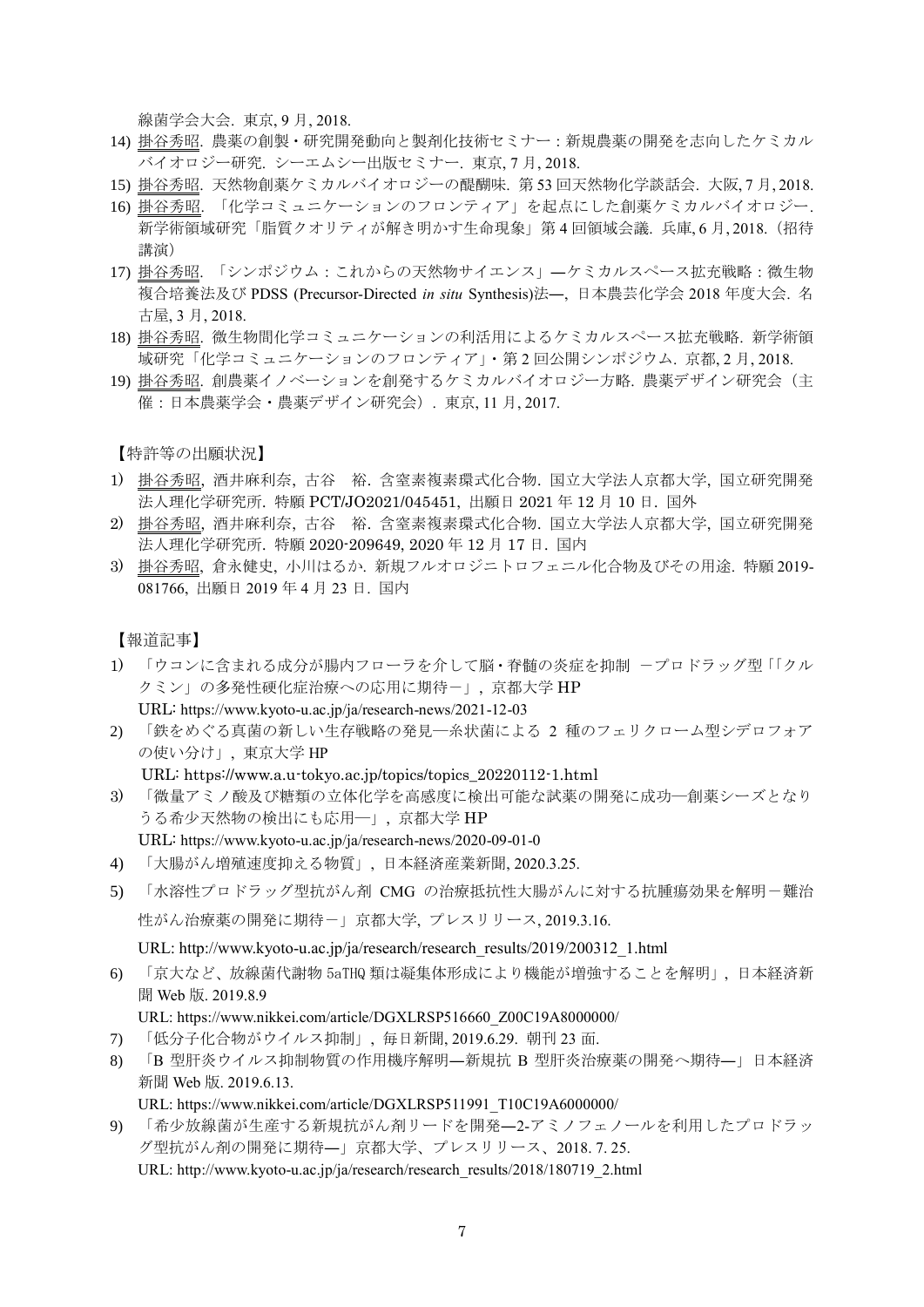- 10) 「水溶性クルクミン開発 血中濃度アップ 安全な抗がん剤に道」, 日刊工業新聞, 2017. 9. 1.
- 11) 「安全性の高い水溶性プロドラッグ型クルクミン(CMG)の開発に成功―抗がん剤などとしての 実用化に期待―」、京都大学、プレスリリース、2017. 9. 1.

URL: http://www.kyoto-u.ac.jp/ja/research/research\_results/2017/170901\_1.html

【受賞・表彰】

- 1) 河岸洋和. 令和 3 年春の褒章 紫綬褒章 「生物有機化学研究功績」(2021 年 11 月 3 日)
- 2) 西村慎一(東京大学大学院農学生命科学研究科・講師). 2020 年度住木・梅澤記念賞、生体膜を 標的にする抗真菌化合物の探索と作用機序に関する研究、日本感染症医薬品協会
- 3) 倉永健史(京都大学大学院薬学研究科・助教). 令和 2 年度学術奨励賞、複雑ペプチド系天然物の 化学合成と生合成研究への応用
- 4) 西村慎一. 2020 年度長瀬研究振興賞、分裂酵母プロテオームを基盤にした抗真菌化合物セオネラ ミドの包括的作用解明、公益財団法人長瀬科学技術振興財団
- 5) 倉永健史. 第 34 回若い世代の特別講演会賞、Chemical Synthesis and Biosynthesis of Peptidic Natural Products、日本化学会、2020.3.24.
- 6) 井本正哉(慶応義塾大学理工学部生命情報学科・教授). 2018 年度 日本農芸化学会功績賞「がん 細胞の特性を標的とする阻害剤の化学生物学的研究」

【アウトリーチ活動】

- 1) ELCAS「オンライン」2021 開催時(京都, 2020 年 10 月 19 日)に、高校生(約 25 名)に対して 「くすりの世界」の講義・実験デモを行い関連領域の紹介を行った。
- 2) オープンキャンパス開催時 (京都, 2019年8月8日)に、中高生(約50名)に対して「自然に学ぶ サイエンス講座(化学コミュニケーションのフロンティア研究)」を行い関連領域の紹介を行った。
- 3) 掛谷秀昭, 倉永健史. 自然に学ぶ薬づくり. 京都大学アカデミックデイ 2019, 京都, 9 月, 2019. (対 象者薬 400 名)
- 4) 掛谷秀昭, 野中元裕, 倉永健史. 天然物創薬ケミカルバイオロジー. 京都大学アカデミックデイ 2018, 京都, 9 月, 2018. (対象者約 400 名)
- 5) 掛谷秀昭. 自然に学ぶサイエンス講座: 化学コミュニケーション分子の謎に迫る. 京都大学オー プンキャンパス. 京都, 8 月, 2018. (対象者約 50 名)
- 6) 中日こどもウィークリー(335 号, 12/30 発行)ワクワク未来教室「新しい薬ってどうやってつくる の?」
- 7) 掛谷秀昭. 自然に学ぶサイエンス講座:微生物間化学コミュニケーションの謎に迫る. 京都大学オ ープンキャンパス. 京都, 8 月, 2017. (対象者約 50 名)
- 2. 河岸洋和(静岡大学グリーン科学技術研究所・教授)

KAWAGISHI, Hirokazu (Professor, Shizuoka University)

【原著論文, original journal】

- 1) Wang, J, Wu, J., Tsutsumi, K., Choi, J-H, Hirai, H., Kobori, H.,Takikawa,Y., \*Kawagishi, H., A new lanostane triterpenoid from the mushroom *Hypholoma fasciculare*, *Biosci. Biotechnol. Bioche*m., in press, doi.org/10.1093/bbb/zbac050
- 2) Choi, J-H, Suzuki, T., Ono, A., Kotajima, M., Tanaka, Y., Suzuki, T., Kawagishi, H., \*Dohra, H., The complete mitochondrial genome sequence of the fairy ring-forming fungus *Lepista sordida*, *Mitochondr. DNA Part B: Resour.,* 7, 712–714, doi.org/10.1080/23802359.2022.2067496, 2022
- 3) Ito, A., Choi, J-H., Yokoyama-Maruyama, W., Kotajima, M., Wu, J., Suzuki, T., Terashima, Y., Suzuki, H., Hirai, H., Nelson, D. C., Tsunematsu. Y., Watanabe, K., Asakawa, T., Ouchi, H., Inai, M., Dohra, H, \*Kawagishi, H., 1,2,3-Triazine formation mechanism of a fairy chemical 2-azahypoxanthine in the fairy ring-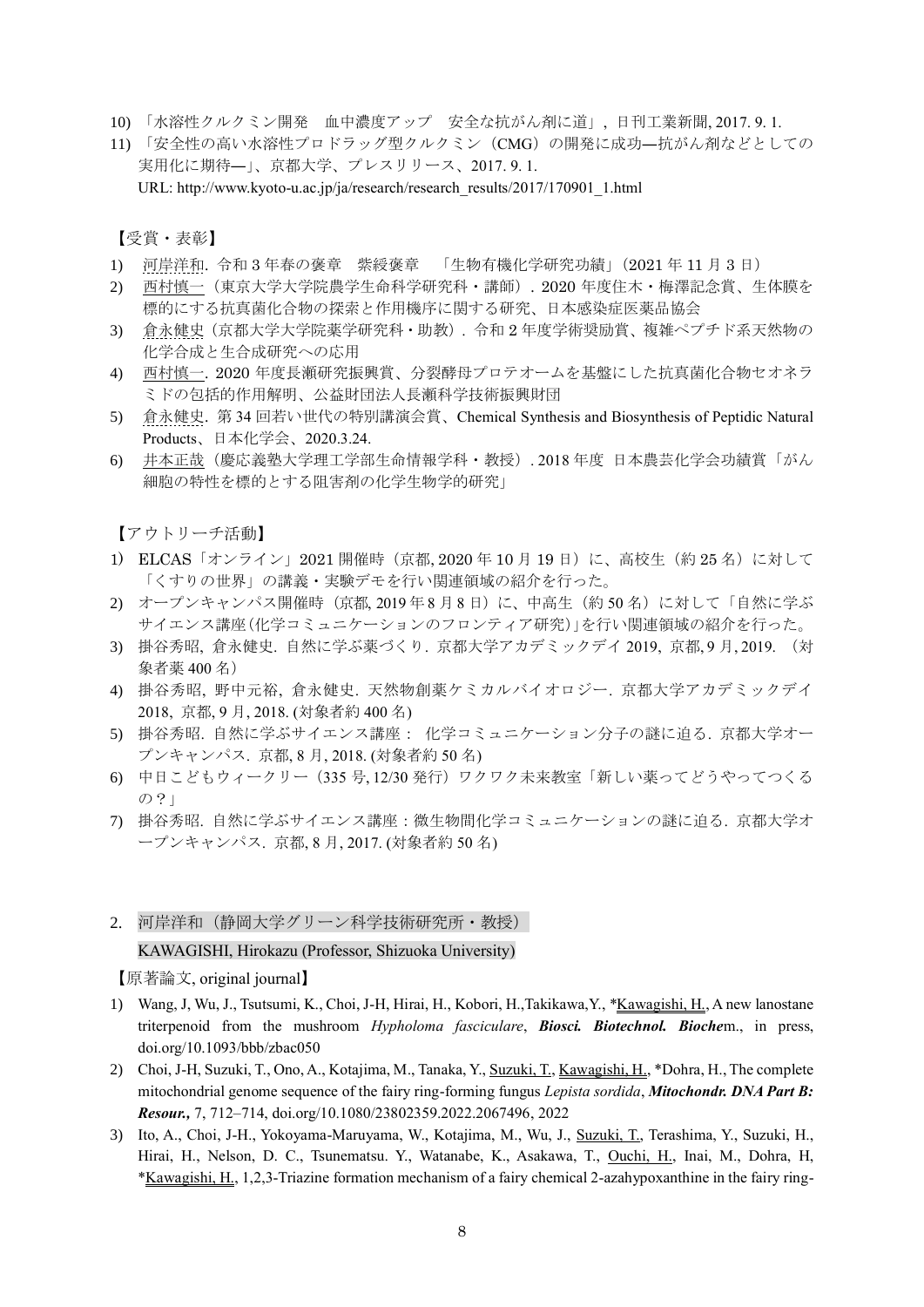forming fungus *Lepista sordida*, *Org. Biomol. Chem.*, 20, 2636 - 2642, doi.org/10.1039/D2OB00328G, 2022

- 4) Inoue, C., Yasuma, T., D'Alessandro-Gabazza, C. N., Toda, M., D'Alessandro, V. F., Inoue, R., Fujimoto, H., Kobori, H., Takeshita, A., Nishihama, K., Okano, Y., Wu, J., Kobayashi, T., Yano, Y., Kawagishi, H., \*Gabazza, E. C., The fairy chemical imidazole-4-carboxamide inhibits the expression of Axl, PD-L1, and PD-L2 and improves response to cisplatin in cancer, *Cells*, 11, 374, doi.org/10.3390/cells11030374, 2022
- 5) Mori, T., Masuda, A., Kawagishi, H., \*Hirai, H., Ethanol fermentation by saprotrophic white-rot fungus *Phanerochaete sordida* YK-624 during wood decay as a system for short-term resistance to hypoxic conditions, *J. Biosci. Bioengineer.*, 133, 64e69, doi.org/10.1016/j.jbiosc.2021.10.002, 2022
- 6) Mori, T., Dohra, H., Suzuli, T., Kawagishi, H., \*Hirai, H., Draft genome sequence of the white-rot fungus *Phanerochaete sordida* YK-624., *Microbiol. Resour. Announc.*, 10, e00842-21, doi: 10.1128/MRA.00842- 21, 2021
- 7) Aoshima, H., Ibuki, R., Ito, M., \*Kawagishi, H. Clinical evaluation of topical lotion containing 2-aza-8 oxohypoxanthine on skin barrier function against water loss, *Cosmetics*, 8, 83, doi.org/10.3390/cosmetics8030083, 2021
- 8) Aoshima, H., Matsumoto, T., Ibuki, R. \*<u>Kawagishi, H.</u>, Safety evaluation of 2-aza-8-oxohypoxanthine by in vitro skin sensitization and human tests, *Fundam. Toxicol. Sci.*, 8, 123-133, doi.org/10.2131/fts.8.123, 2021
- 9) Aoshima, H., Ito, M., Ibuki, R. \*Kawagishi, H., The potential of 2-aza-8-oxohypoxanthine as a cosmetic ingredient, *Cosmetics*, 8, 60, doi.org/10.3390/cosmetics8030060, 2021
- 10) Wang, J., Suzuki, T., Yin, R., Dohra, H., Mori, T., Kawagishi, H., \*Hirai, H., Transcriptomics analysis reveals the high biodegradation efficiency of white-rot fungus *Phanerochaete sordida* YK-624 on native lignin, *J. Biosci. Bioeng.*, 132, 253-257, doi: 10.1016/j.jbiosc.2021.05.009, 2021
- 11) Ito, T., Nagai, H., Aoki, W., Yamada, A., Kawagishi, H., Fukaya, M., Konishi, H., Quantification of ustalic acid, a chemotaxonomic marker, in *Tricholoma ustale* using liquid chromatography–mass spectrometry. *J. Nat. Med.*, doi: 10.1007/s11418-021-01496-z, in press.
- 12) Ouchi, H., Namiki, T., Iwamoto, K., Matsuzaki, N., Inai, M., Kotajima, M., Wu, J., Choi, J-H., Kimura, Y., Hirai, H., Xie, X., \*Kawagishi, H., and \*Kan, T., An S-adenosylhomocysteine analogue of a fairy chemical, imidazole-4-carboxamide, as its metabolite in rice and yeast, and synthetic investigations of related compounds. *J. Nat. Prod.*, 84,453-458, doi.org/10.1021/acs.jnatprod.0c01269, 2021.
- 13) \*Suzuki, T., Nakamura, L., Inayoshi, S., Tezuka, Y., Ono, A., Choi, J-H., Dohra, H., Sasanami, T., Hirai, H., Kawagishi, H. An efficient heterologous *Escherichia coli*-based expression system for lectin production from *Pleurocybella porrigens*. *Biosci. Biotechnol. Biochem.* 85, 630-633, doi: 10.1093/bbb/zbaa058, 2020.
- 14) Mori, T., Ohno, H., Ichinose, H., Kawagishi, H., \*Hirai, H., White-rot fungus *Phanerochaete chrysosporium* metabolizes chloropyridinyl-type neonicotinoid insecticides by an *N*-dealkylation reaction catalyzed by two cytochrome P450s. *J. Hazard. Mater.* 402, 123831, doi: 10.1016/j.jhazmat.2020.123831,2021.
- 15) Lee, D., Miwa, Y., Wu, J., Shoda, C., Jeong, H., Kawagishi, H., Tsubota, K., \*Kurihara. T., A fairy chemical suppresses retinal angiogenesis as a HIF inhibitor. *Biomolecules*, 10, doi: 10.3390/biom101014051405, 2020.
- 16) Ito, A., Choi, J-. H., Takemura, H., Kotajima, M., Wu, Y., Tokuyama S., Hirai, H., Asakawa, T., Ouchi, H., Inai, M., Kan, T., \*Kawagishi, H. Biosynthesis of the fairy chemicals, 2-azahypoxanthine and imidazole-4 carboxamide, in the fairy ring-forming fungus *Lepista sordida*. *J. Nat. Prod.* 83, 2469-2476, doi: 10.1021/acs.jnatprod.0c00394, 2020.
- 17) Oba, Y., Urai, M., Wu, J., Tomizawa, M., Kawagishi, H., \*Hashimoto, K., Bitter compounds in two *Tricholoma* species, *T. aestuans and T. virgatum*. *J. Antibiot.* 73, 697-701, doi: 10.1038/s41429-020-0338-x 2020.
- 18) Ridwan, Y. A., Wu, J., Harada, E., D'Alessandro-Gabazza, C., Toda, M., Yasuma, T., Gabazza, E. C., Choi, J-H., Hirai, H., \*Kawagishi, H., Axl and immune checkpoints inhibitors from the fruiting bodies of *Pleurocybella porrigens*. *J. Antibiot.* 73, 733-736, doi: 10.1038/s41429-020-0323-4/JA-23922, 2020.
- 19) Mori, T., Kondo, O., Sumiya, T., Kawagishi, H., \*Hirai, H., Self-fusion and fusion cell isolation of transformants derived from white rot fungus *Phanerochaete sordida* YK-624 by simple visual method. *J. Bioscie. Bioeng.* 129, 146-149, doi.org/10.1016/j.jbiosc.2019.08.011, 2020.
- 20) \*Aoshima, H., Hyodo, S., Ibuki, R., Wu, J., Choi, J-H., \*Kawagishi, H., Safety evaluation of 2-aza-8-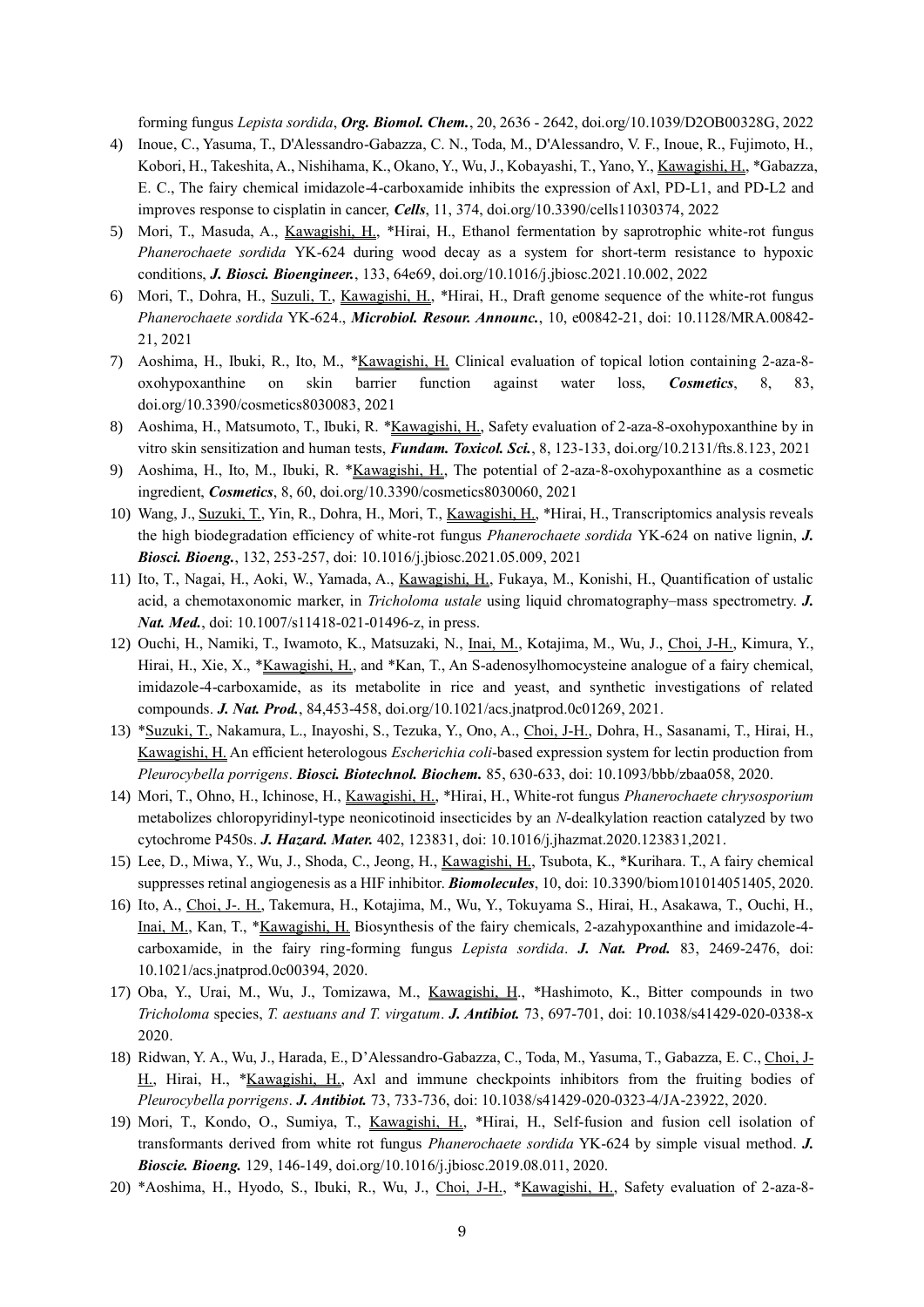oxohypoxanthine based on in vitro and human patch tests. *Fundam. Toxicol. Sci.* 7, 207-215, doi: 10.2131/fts.7.207, 2020.

- 21) Murakami, H., Asakawa, A., Muramatsu, M., Ishikawa, R., Hiza, A., Tsukaguchi, Y., Tokumaru, Y., Egi, M., Inai, M., Ouchi, H., Yoshimura, F., Taniguchi, T., Ishikawa, Y., Kondo, M., \*Kan, T. Total synthesis of sophoraflavanone H and confirmation of its absolute configuration. *Org. Lett.* 22, 3820-3824, doi: 10.1021/acs.orglett.0c01063, 2020.
- 22) Miura, Y., Ouchi, H., Inai, M., Yoshimura, F., Osawa, Y., Kanazawa, J., Uchiyama, M., Kondo, M., \*Kan, T. Synthetic studies on pactamycin: a synthesis of Johnson's intermediate. *Org. Lett.* 22, 3515-3518, doi: 10.1021/acs.orglett.0c00959, 2020.
- 23) Shinoda, K., Konno, N., \*Suzuki, T. Non-destructive analysis of the moisture content in shiitake mushrooms (*Lentinula edodes*) using near-infrared imaging at 1450 nm. *Mycoscience*, 61, 235-239, doi: 10.1016/j.myc.2020.04.005, 2020.
- 24) Nakano, S., \*Yamanaka, T., Kawagishi, H., Effects of imidazole-4-carboxamide and 2-azahypoxanthine on the growth of *Pinus densiflora* seedlings and its ectomycorrhizal formation with *Tricholoma matsutake*. *Mycoscience*. 61, 259-263, doi: org/10.1016/j.myc.2020.04.004, 2020.
- 25) Malya, I. Y., Wu, J., Harada, E., Toda, M., D'Alessandro-Gabazza, C., Yasuma, T., Gabazza, E. C., Choi, J-H., Hirai, H., \*Kawagishi, H., Plant growth regulators and axl and immune checkpoint inhibitors from the edible mushroom *Leucopaxillus giganteus*. *Biosci. Biotechnol. Biochem.*, 80, 1332-1338, doi: org/10.1080/09168451.2020.1743170, 2020.
- 26) D'Alessandro-Gabazza, C., Kobayashi, T., Yasuma, T., Toda, M., Kim, H., Fujimoto, H., Hataji, O., Takeshita, A., Nishihama, K., Okano, Y., Okano, Y., Nishii, Y., Tomaru, A., Fujiwara, K., D'Alessandro, V. F., Abdel-Hamid, A., Ren, Y., Pereira, G., Wright, C., Hernandez, A., Fields, C., Yau, P., Wang, S., Mizoguchi, A., Fukumura, M., Ohtsuka, J., Nosaka, T., Kataoka, K., Kondoh, Y., Wu, J., Kawagishi, H., Yano, Y., Mackie, R., Cann, I., \*Gabazza, E. C., A *Staphylococcus* pro-apoptotic peptide induces acute exacerbation of pulmonary fibrosis. *Nature Commun.*, 11, 1539, doi: org/10.1038/s41467-020-15344-3, 2020.
- 27) Tanaka, Y., Konno, N., Suzuki, T., \*Habu, N., Starch-degrading enzymes from the brown-rot fungus *Fomitopsis palustris*. *Protein Expr. Purif.* 170, 105609, doi: 10.1016/j.pep.2020.105609, 2020.
- 28) \*Harada, E., Morizono, T., Kanno, Saito, M., Kawagishi, H., Medicinal mushroom, *Grifola gargal* (*Agaricomycetes*), lowers triglyceride in animal models of obesity and diabetes and in adults with prediabetes, *Int. J. Med. Mushr.*, 22, 79-91, doi: 10.1615/IntJMedMushrooms.2019033285, 2020.
- 29) Nur, A.A.E., Ohshiro, T., Kobayashi, K., Wu, J., Wahyudin, E., Zhang, F., Hayashi, F., Kawagishi, H., \*Tomoda, H., Inhibition of cholesteryl ester synthesis by polyacetylenes from *Atractylodes* rhizome. *Bioorg. Med. Chem. Lett.*, 30, doi: 10.1016/j.bmcl.2020.126997, 126997, 2020.
- 30) Inai, M., Oguri, Y., Horikawa, M., Kaku, H., Suzuki, S., Kitamura, K., \*Tsunoda, T. Total Syntheses and Cytotoxic Evaluations of Cryptolactones A1, A2, B1, B2 and Their Derivatives. *Chem. Pharm. Bull.* 68, 380- 383, doi: 10.1248/cpb.c19-01114 2020. [Featured Article]
- 31) Ohmi, K., Miura, Y., Nakao, Y., Goto, A., Yoshimura, S., Ouchi, H., \*Inai, M., Asakawa, T., Yoshimura, F., Kondo, M., \*Kan, T. Synthetic Study on Pactamycin and its Derivatives: Improve Synthesis of Our Route. *Eur. J. Org. Chem.* 488-491, doi: 10.1002/ejoc.2019017472020, 2020.
- 32) Malya, I.Y., Wu, J., Harada, E., Toda, M., D'Alessandro-Gabazza, C.N., Yasuma, T., Gabazza, E.C., Choi, J-H., Hirai, H., \*Kawagishi, H. Plant growth regulators and axl and immune checkpoint inhibitors from the wdible mushroom *Leucopaxillus giganteus. Biosci. Biotechnol. Biochem.* 21, 1-7, 2020. doi: 10.1080/09168451.2020.1743170.
- 33) Niki, M., Hirata, Y., Nakazaki, A., Wu, J., Kawagishi, H., \*Nishikawa, T. A biomimetic synthesis of chaxine and its related compounds. *J. Org. Chem*., 85, 4848-4860, 2020. doi: 10.1021/acs.joc.9b03482
- 34) Nur, E.A.A., Ohshiro, T., Kobayashi, K., Wu, J., Wahyudin, E., Zhang, F., Hayashi, F., Kawagishi, H., \*Tomoda, H. Inhibition of cholesteryl ester synthesis by polyacetylenes from *Atractylodes rhizom*e. *Bioorg. Med. Chem. Lett.* 30, 126997, 2020.
- 35) Suzuki, T., Ono, A., Choi, J-H., Wu, J., Kawagishi, H., \*Dohra, H. The complete mitochondrial genome sequence of the edible mushroom *Stropharia rugosoannulata* (Strophariaceae, Basidiomycota)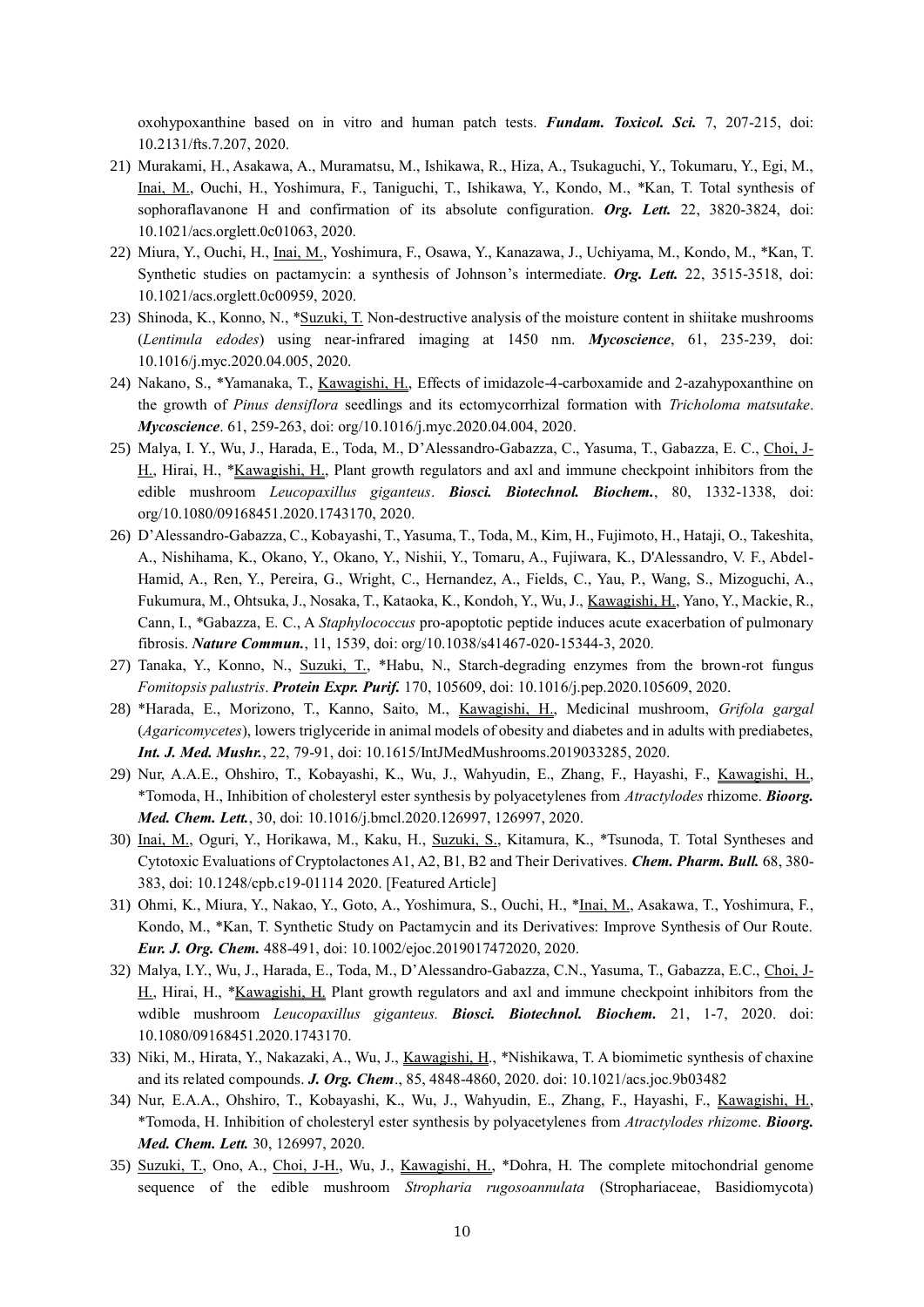*Mitochondrial DNA Part B: Res.* 4, 570-572, 2019.

- 36) Mori, T., Kondo, O., Kawagishi, H., \*Hirai, H. Effects of glucose concentration on ethanol fermentation of white-rot fungus *Phanerochaete sordida* YK-624 under aerobic conditions. *Curr. Microbiol.* 76, 263-269, 2019.
- 37) Wang, J., Ohno, H., Ide, Y., Ichinose, H., Mori, T., Kawagishi, H., \*Hirai, H. Identification of the cytochrome P450 involved in the degradation of neonicotinoidinsecticide acetamiprid in *Phanerochaete chrysosporium*. *J. Hazard. Mater.* 371, 494-498, 2019.
- 38) Wu, J., Uchida, K., Ridwan, Y. A., Kondo, M., Choi, J-H., Hirai, H., \*Kawagishi, H. Erinachromanes A and B, and erinaphenol A from the culture broth of *Hericium erinaceus*. *J. Agric. Food Chem.* 67, 3134–3139, 2019.
- 39) Ratto, D., Corana, F., Mannucci, B., Priori, E. C., Cobelli, F., Roda, E., Ferrari, B., Occhinegro, A., Iorio, C., D., Luca, F. D., Cesaroni, V., Girometta, C., Bottone, M. G., Savino, E., Kawagishi, H., \*Rossi, P. *Hericium erinaceus* improves recognition memory and induces hippocampal and cerebellar neurogenesis in frail mice during aging. *Nutrients* 11, 715, 2019.
- 40) Mori, T., Kondo, O., Masuda, A., Kawagishi, H., \*Hirai, H. Effect on growth, sugar consumption, and aerobic ethanol fermentation of homologous expression of the sugar transporter gene Pshxt1 in the white rot fungus *Phanerochaete sordida* YK-624. *J. Biosci. Bioeng*. 128, 537-543, 2019.
- 41) Takemura, H., Choi, J-H., Matsuzaki, N., Taniguchi, Y., Wu, J., Hirai, H., Motohashi1, R., Asakawa, T., Ikeuchi, K., Inai, M., Kan, T., \*Kawagishi, H. A fairy chemical, imidazole-4-carboxamide, is produced on a novel purine metabolic pathway in rice. *Sci. Rep.* 9, 9899, 2019.
- 42) Wang, J., Tanaka, Y., Ohno, H., Jia, J., Mori, T., Xiao, T., Yan, B., Kawagishi, H., \*Hirai, H. Biotransformation and detoxification of the neonicotinoid insecticides nitenpyram and dinotefuran by *Phanerochaete sordida* YK-624. *Environ. Pollut.* 252, 856-862, 2019.
- 43) Choi, J-H., Moriuchi, R., Sukprasitchai, A., Tokuyama, S., \*Kawagishi, H., \*Dohra, H., Draft genome sequence of *Buttiauxella* sp. A111 that converts 2-azahypoxanthine to 2-aza-8-oxohypoxanthine. *Microbiol. Res. Announc.* 8. e00664-19, 2019.
- 44) Choi, J-H., Matsuzaki, N., Wu, J., Kotajima, M., Hirai, H., Kondo, M., Asakawa, T., Inai, M., Ouchi, H., Kan, T., \*Kawagishi, H. Ribosides and ribotide of a fairy chemical, imidazole-4-carboxamide, as its metabolites in rice. *Org.Lett.* 21, 7841-7845, 2019.
- 45) Liu, C., Minami, A., Ozaki, T., Wu, J., Kawagishi, H., Maruyama, J., \*Oikawa, H. Efficient reconstitution of Basidiomycota diterpene erinacine gene cluster in Ascomycota host *Aspergillus oryzae* based on genomic DNA sequences. *J. Am. Chem. Soc.* 141, 15519-15523, 2019.
- 46) Corana, F., Cesaroni, V., Mannucci, B., Baiguera, R. M., Picco M. A., Savino, E., Ratto, D., Priori, C., Kawagishi, H., Girometta, C. E., \*Rossi, P. Array of bioactive metabolites in Italian *Hericium erinaceus*  mycelium, primordium and sporophore. *Molecules* 24, 3511, 2019.
- 47) Agnestisia, R., Ono, A., Nakamura, L., Chino, R., Nodera, K., Aiso-Sanada, H., Nezu, I., Ishiguri, F., \*Suzuki, T., \*Yokota, S. The complete mitochondrial genome sequence of the medicinal fungus *Inonotus obliquus* (Hymenochaetaceae, Basidiomycota). *Mitochondrial DNA Part B*. 4, 3504-3506, 2019.
- 48) Hattori, T., Tagawa, H., Inai, M., Kan, T., Kimura S., Itai, S., Mitragotri, S., \*Iwao, Y. Transdermal delivery of nobiletin using ionic liquids. *Sci. Rep*. 9, 20191, 2019.
- 49) \*Kaku, H., Sonoda, Y., Hishida, H., Taniguchi, Y., Kubo, A., Hamaguchi, T., Horikawa, M., Inai, M., Kitamura, K., \*Tsunoda, T. Piperidine and azetidine formation by direct cyclization of diols with *N*-nonsubstituted sulfonamide under the Mitsunobu conditions utilizing (cyanomethylene)tributylphosphorane (CMBP) and its application to the synthesis of lupinine. *Heterocycles* 98, 1525-1535, 2019.
- 50) Kobayashi, M., Ueno, H., Yoshida, N., Ouchi, H., Asakawa, T., Yoshimura, F., \*Inai, M., \*Kan, T. Diastereodivergent and regiodivergent total synthesis of princepin and isoprincepin in both (7"*R*,8"*R*) and (7"*S*,8"*S*) isomers. *J. Org. Chem.* 84, 14227-14240, 2019.
- 51) Nagasaka, Y., Asakawa, T., Shintaku, S., Masuda, A., Matsumura, K., Inai, M., Ishikawa, Y., Egi, M., Hamashima, Y., \*Kan, T. Concise synthesis of TAN1251C. *Heterocycles* 99, 1095-1116, 2019.
- 52) Asakawa, T., Sagara, H., Kanakogi, M., Hiza, A., Tsukaguchi, Y., Ogawa, T., Nakayama, M., Ouchi, H., Inai,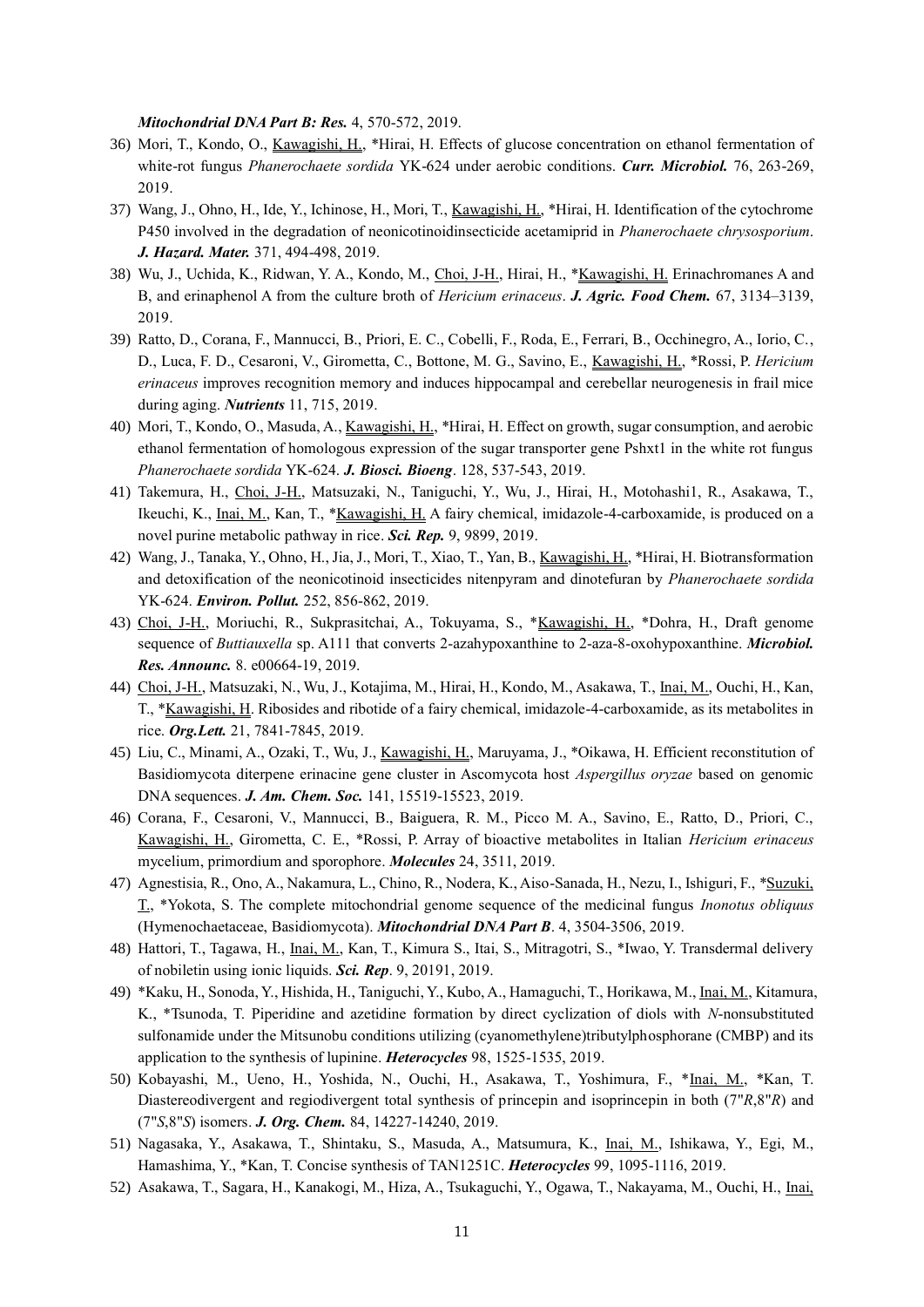M., \*Kan, T. Practical synthesis of polymethylated flavones: nobiletin and its desmethyl derivative. *Org. Process Res. Dev.*, 23, 595-602, 2019.

- 53) Fushimi, K., Miyazaki, T., Kuwasaki, Y., Nakajima, T., Yamamoto, T., Suzuki, K., Ueda, Y., Miyake, K., Takeda, Y., Choi, J-H., Kawagishi, H., Park, E-Y., Ikeuchi, M., Sato. M., and Narikawa, R., Rational conversion of chromophore selectivity of cyanobacteriochromes to accept mammalian intrinsic biliverdin. *Proc. Natl. Acad. Sci. USA,* 116 (17), 8301-8309, 2019.
- 54) Takano, T., Yamamoto1, N., Suzuki, T., Dohra, H., Choi, J-H., Terashima, Y., Yokoyama, K., Kawagishi, H., Yano, K., Genome sequence analysis of the fairy ring-forming fungus Lepista sordida and gene candidates for interaction with plants. *Sci. Rep.,* 9, 5888, 2019.
- 55) Ono, A., Suzuki, T., Gotoh, S., Kono, H., Matsui, M., Aoki, D., Matsuda, M., Kawagishi, H., and Ogata, M., Structural investigation of α-L-fucosidase from the pancreas of *Patiria pectinifera*, based on molecular cloningm Carbohydr. *Res.,* 475, 27-33, 2019.
- 56) Kitano, H., Choi, J-H., Ueda, A., Ito, H., Hagihara, S., Kan, T., Kawagishi, H., and Itami, K., Discovery of plant growth stimulants by C−H arylation of 2‑azahypoxanthine. *Org Lett.*, 20, 5684-5687, 2018.
- 57) Ouchi, H., Asakawa, T., Ikeuchi, K., Inai, M., Choi, J-H., Kawagishi, H., and Kan, T., Synthesis of double-<sup>13</sup>C-labeled imidazole derivatives. *Tetrahodron Lett.*, 59(39), 3516-3518, 2018.
- 58) Mori, T., Sudo, S., Kawagishi, H., and Hirai, H., Biodegradation of diuron in artificially contaminated water and sea water by wood colonized with the white-rot fungus *Trametes versicolor. J. Wood Sci.*, 64, 690–696, 2018.
- 59) Ridwan, Y. A., Wu, J., Choi, J-H., Hirai, H., and Kawagishi, H., A novel plant growth regulator from *Pholiota lubrica. Tetrahedron Lett.*, 59(26), 2559-2561, 2018.
- 60) Mori, T., Nagai, Y., Kawagishi, H., and Hirai, H., Functional characterization of the manganese transporter smf2 homologue gene, PsMnt, of *Phanerochaete sordida* YK-624 via homologous overexpression. *FEMS Microbiol. Lett.*, 365(8), fny050
- 61) 崔宰熏, 呉静, 伏見圭司, 平井浩文, 河岸洋和. シバ Agrostis stolonifera 由来のコムラサキシメジ菌 糸体に対する生育抑制物質, 日本きのこ学会誌, 25(4), 141-144, 2018.
- 62) Choi, J-H., Wu, J., Sawada, A., Takeda, S., Takemura, H., Yogosawa, K., Hirai, H., Kondo, M., Sugimoto, K., Asakawa, T., Inai, M., Kan, T., and Kawagishi, H., *N*-Glucosides of fairy chemicals, 2-azahypoxanthine and 2-aza-8-oxohypoxanthine, in rice. *Org. Lett.*, 20, 312−314, 2018.
- 63) Harada, E., D'Alessandro-Gabazza, C. N., Toda, M., Morizono, T., Totoki, T., Yasuma, T., Nishihama, K., Kobayashi, T. Sumiya, Kawagishi, H., and Gabazza. E. C., The medicinal mushroom *Grifola Gargal*  ameliorates Allergic bronchial asthma. *J. Med. Food*, 21(2), 136-145, 2018.
- 64) Ridwan, Y. A., Wu, J., Choi, J-H., Hirai, H., and Kawagishi, H., Bioactive compounds from the edible mushroom *Cortinarius caperatus. Mycoscience*, 59(2), 172-175, 2018.
- 65) Choi, J-H., Moriuchia, R., Sugiura, H., Kawagishi, H. and Dohra, H. High-quality draft genome sequence of *Burkholderia contaminans* CH-1, a Gram-negative bacterium that metabolizes 2-azahypoxanthine, a plant growth-regulating compound. *Genome Announcements*, 5(41), e01148-17, 2017.
- 66) Reddy, M. D., Kobori, H., Mori, T., Wu, J. Kawagishi, H., and Watkins, E. B., Gram-scale, stereoselective synthesis and biological evaluation of (+)-armillariol C. *J. Nat. Prod*., 80 (9), 2561–2565, 2017.
- 67) Ito, A., Choi, J-H., Wu, J., Tanaka, H., Hirai, H., and Kawagishi, H., Plant growth inhibitors from the culture broth of fairy ring-forming fungus *Lepista sordida. Mycoscience*, 58(6), 387-390, 2017.
- 68) Ito, A., Wu, J., Ozawa, N., Choi, J-H., Hirai, H., and Kawagishi, H., Plant growth regulators from the edible mushroom *Leccinum extremiorientale. Mycoscience*, 58(6), 383-386, 2017.

【解説・総説, review】

- 1) Kawagishi, H. Chemical studies on bioactive compounds related to higher fungi, *Biosci. Biotechnol. Biochem.* 85, 1-7, doi: 10.1093/bbb/zbaa072. 2021.
- 2) Suzuki, T. Genetic sequence analysis and characterization of bioactive compounds in mushroom-forming fungi. *Biosci. Biotechnol. Biochem.* 85, 8-12, doi: 10.1093/bbb/zbaa067, 2021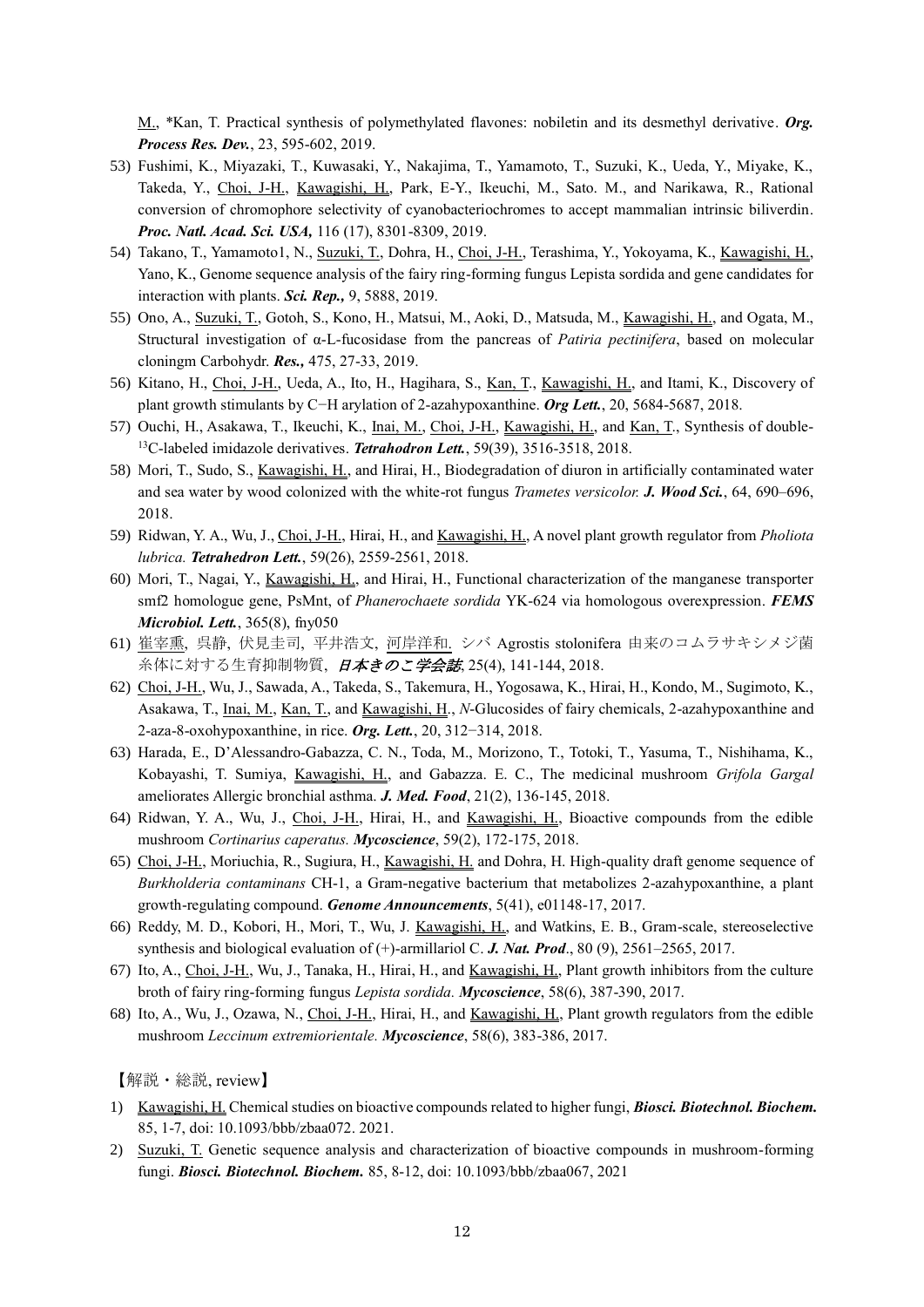- 3) Wu, J., \*Kawagishi, H. Plant growth regulators from mushrooms. *J Antibiotic.*, 73, 657 665, doi: 10.1038/s41429-020-0352-z, 2020.
- 4) 呉静, \*河岸洋和,キノコ由来の生物活性 2 次代謝産物に関する化学的研究, 化学と生物, 58, 231-239, 2020.
- 5) \*Kawagishi, H. Are fairy chemicals a new family of plant hormones? *Proc. Jpn. Acad., Ser. B*, 95, 29-38, 2019.
- 6) Kawagishi, H. Fairy chemicals a candidate for a new family of plant hormones and possibility of practical use in agriculture –, *Biosci. Biotechnol. Biochem.*, 82(5), 752–758, 2018.
- 7) 河岸洋和. きのこが産生する生体機能性物質に関する研究, 日本きのこ学会誌, 25(4), 122-128, 2018.
- 8) 河岸洋和. フェアリー化合物は植物ホルモンか?, 植物の生長調節, 52(2), 78-84, 2017.
- 9) 橋本貴美子,河岸洋和. キノコの毒,*CLINICAL NEUROSCIENCE,* 35(12),1427-1431, 2017.

【著書】

- 1) 河岸洋和(監修),「きのこの生物活性と応用展開」,青島央江,河岸洋和,第 5 章 フェアリー 化合物の発見,基礎研究,そして実用化〜機能性化粧品原料としての AOH 製品開発〜,,シーエ ムシー出版, pp.352-359,(全 359 頁), 2021
- 2) Park, E. Y., Saito, T., Kawagishi, H., Hara, M. (編集) Green Science and Technology, Choi, J-H., \*Kawagishi, H., Chapter 18 – Chemistry of Fairy Rings, CRC press, pp. 269-283 (全 343 頁), 2019.
- 3) 河岸洋和. 植物成長を調節する化合物. ケミカルバイオロジー化合物集(日本におけるケミカルバ イオロジーの新展開第 198 委員会編), pp116-120, 2018.
- 4) 河岸洋和. 第 3 章きのこと安全性,第 1 節毒成分,第 13 章ヤマブシタケ. きのこの生理機能と応 用開発の展望 (江口文陽監), S&T 出版, 275-282, 2017.
- 5) Kawagishi, H. Chapter 11 Biologically Functional Compounds From Mushroom-Forming Fungus. Natural Products and Drug Discovery (Subhash C. Mandal, Vivekananda Mandal, Tetsuya Konishi, ed.) pp. 309- 326, 2018.
- 6) 河岸洋和. "フェアリーリング"の謎を化学で解く. 天然有機分子の構築(化学の要点シリーズ 26) (日本化学会 編),pp. 94-97, 2018.

【招待講演・基調講演】

国際:

- 1) Kawagishi, H. New aspect of fairy chemicals as cosmetic and drug candidates, Pacifichem2021, December, 2021
- 2) Kawagishi, H. New metabolites of fairy chemicals on a new purine metabolic pathway, Pacifichem2021, December, 2021
- 3) Kawagishi, H. Fairy chemicals -a candidate for a new family of plant hormones and for new agrochemicals-. 6th Biennial International Conference on New Developments in Drug Discovery from Natural Products and Traditional Medicines, NIPER, India, November 2018. (基調講演)

国内:

- 1) 河岸洋和.「フェアリー化合物 ICA が関与する新しいメチル化機構の可能性」. 日本農芸化学会 2022 年度大会シンポジウム「アグリケミカルバイオロジー:植物圏を支配する化学信号とその応 用」. オンライン.3月,2022
- 2) 河岸洋和. 「フェアリー化合物の科学とその応用展開」. 日本農芸化学会北海道支部第 2 回学術講 演会. 札幌,12 月,2021
- 3) 河岸洋和. 「フェアリー化合物の科学とその応用展開」. 第 52 回 中部化学関係学協会支部連合秋 季大会(静岡). オンライン. 10 月, 2021
- 4) 河岸洋和.「高等菌類由来の生物活性物質に関する化学的研究」 日本農芸化学会賞中部支部第 190 回例会. オンライン.9月, 2021
- 5) 河岸洋和. 「菌と植物の共生・共存に関する分子-マコモタケとフェアリーリング-」,第19回新産 業酵母研究会講演会. 東京,5 月,2021
- 6) 河岸洋和. フェアリー化合物は新しい植物ホルモンか? 日本化学会第 101 春季年会シンポジウム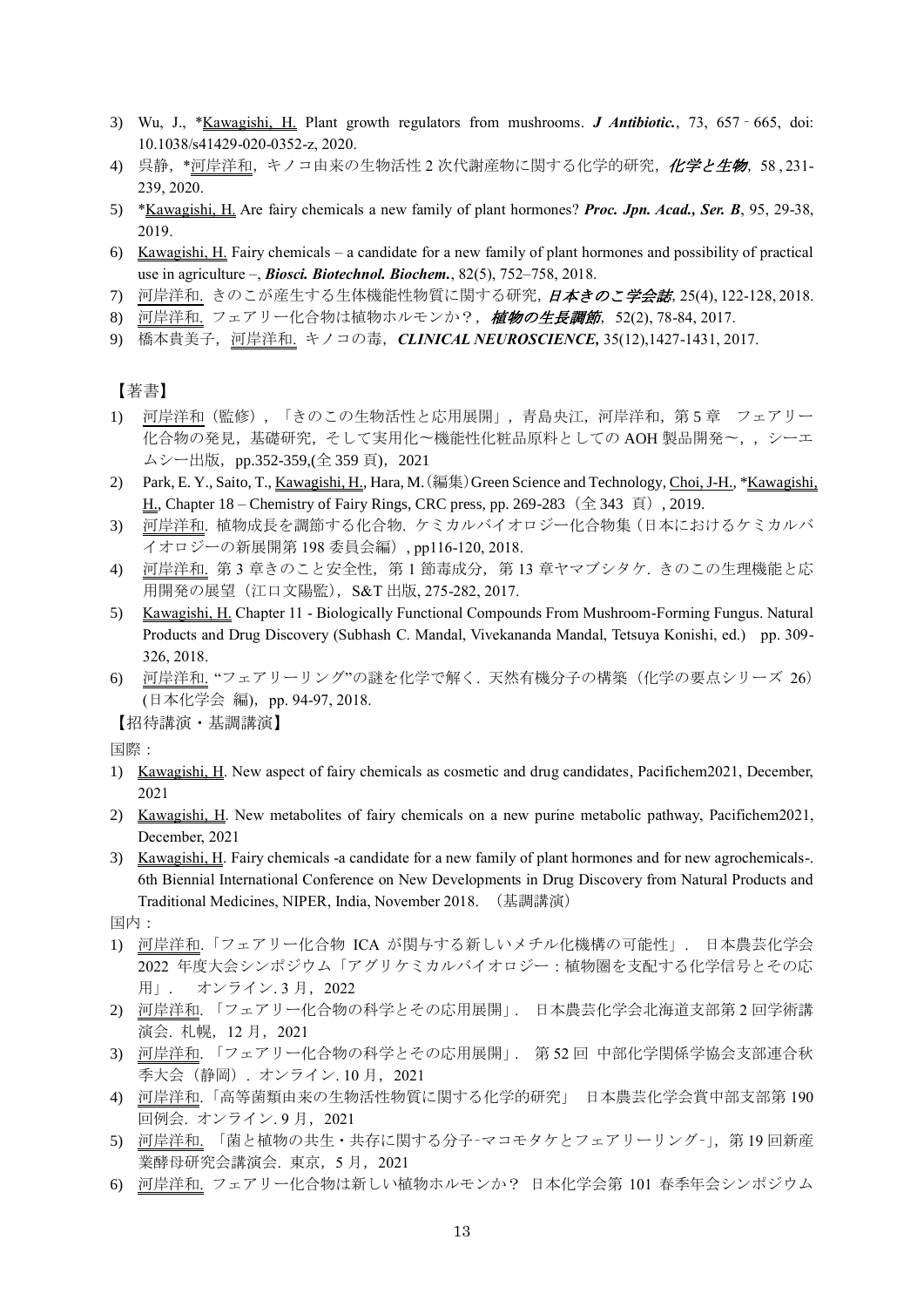「生物間コミュニケーションと物質」. オンライン.3月,2021年 (招待講演)

- 7) 河岸洋和. キノコからの医薬候補物質の探索とその将来性. 第8回食品薬学シンポジウム, 静岡県, 10 月, 2019.(招待講演)
- 8) 河岸洋和. 「スギヒラタケ急性脳症の化学的解明の試み」 日本学術振興会第 170 委員会・第 189 委 員会合同シンポジウム, 東京, 10 月, 2018.
- 9) 河岸洋和. 「フェアリー化合物は新しい植物ホルモンか?」 日本ケミカルバイオロジー学会第 13 回年会・日本農芸化学会合同シンポジウム. 東京, 6 月, 2018.
- 10) 河岸洋和. 「フェアリー化合物の化学,そして農業への応用の可能性」日本農薬学会第 43 回大会 「未来を照らせ!新成分・新活性ー第 35 回農薬生物活性研究会シンポジウム」. 秋田, 5 月, 2018.
- 11) 河岸洋和. 「フェアリーリングを引き起こす小さな分子」日本薬学会第 138 年会シンポジウム 「天 然物パワー5:生物現象を制御する天然分子」. 金沢, 3 月, 2018.
- 12) 河岸洋和. 「キノコと植物をつなぐ活性分子」日本農芸化学会 2018 年度大会(名古屋)シンポジ ウム「アグリケミストリー:生命をつなぐ活性分子とその応用」. 名古屋, 3 月, 2018.
- 13) 河岸洋和. 「フェアリーリングの謎を化学で解く」 Visionary 農芸化学 100 シンポジウム 天然 物化学領域 第 1 回「生命現象に介在する天然物の化学」. 名古屋, 7 月, 2017.
- 14) 河岸洋和. 「フェアリーリングの化学的解明とそのフェアリーの農業への応用への可能性」 糸状 菌遺伝子研究会第 28 回総会及び第 38 回例会. 東京, 6 月, 2017.
- 15) 河岸洋和. 「キノコが農業を変える?フェアリー化合物の発見とその応用展開」 第 41 回九州紙パ ルプ研究会. 福岡, 6 月, 2017.

【特許等の出願状況】

- 1) 河岸洋和,青島央江. 動物細胞の細胞賦活剤. 国立大学法人静岡大学, ビタミン C60 バイオリサー チ株式会社. 特願 PCT/JP2020/021787, 出願日 2020 年 6 月 2 日. 国外
- 2) 河岸洋和,呉静,栗原俊英,三輪幸裕、正田千穂,イドクホ,坪田一男. 低酸素誘導因子阻害剤, 国 立大学法人静岡大学, 学校法人慶應義塾(慶應義塾大学). 特願 2020-103954, 出願日 2020 年 6 月 16 日. 国内.
- 3) 青島央江,河岸洋和. 抗癌剤耐性抑制剤. ビタミンC60バイオリサーチ株式会社,静岡大学. 特 願 2019-106031, 出願日 2019 年 6 月 6 日. 国内.
- 4) 原田栄津子,ガバザエステバン,河岸洋和. 抗癌剤耐性抑制剤. 株式会社岩出菌学研究所,三重大 学,静岡大学. 特願 2019-105950, 出願日 2019 年 6 月 6 日. 国内.
- 5) 原田栄津子,ガバザエステバン,河岸洋和. 抗癌剤耐性抑制剤. 株式会社岩出菌学研究所,三重大 学,静岡大学. 特願 2019-151529, 出願日 2019 年 8 月 21 日. 国内.
- 6) 山口久笑,河岸洋和,崔宰熏,田中薫. 植物病害防除剤 静岡大学,石原産業株式会社, PCT/JP2019/8681,出願日 2018 年 3 月 5 日 国内国外
- 7) 河岸洋和,ガバザエステバン,原田栄津子. 免疫チェックポイント阻害機能を有する抗癌剤耐性 抑制剤及びその製造方法 岩出菌学研究所,三重大学,静岡大学 特願 2017-217661 出願日 2017 年 11 月 10 日 国内
- 8) 河岸洋和,ガバザエステバン,原田栄津子. 抗癌剤耐性抑制剤 岩出菌学研究所,三重大学,静 岡大学 特願 2018-019627 出願日 2018 年 2 月 6 日 国内
- 9) 河岸洋和,原田栄津子. ヤマブシタケ由来新規化合物 岩出菌学研究所,静岡大学 特願 2018- 156448 出願日 2018 年 8 月 23 日 国内
- 10) 河岸洋和, ガバザエステバン, 西川俊夫, 原田栄津子. 抗癌剤耐性抑制剤 岩出菌学研究所, 三 重大学,名古屋大学,静岡大学 特願 2018-156398 出願日 2018 年 8 月 23 日 外国出願無し

【報道記事】

- 1) 「キノコに魅せられて」, 毎日新聞(栃木県版), 2020.05.10(研究分担者 鈴木智大) URL: https://mainichi.jp/articles/20200510/ddl/k09/040/042000c
- 2) 河岸洋和. 「"フェアリーリング"化粧品としての効果 特許出願」, NHK「おはよう静岡」, 2019. 6.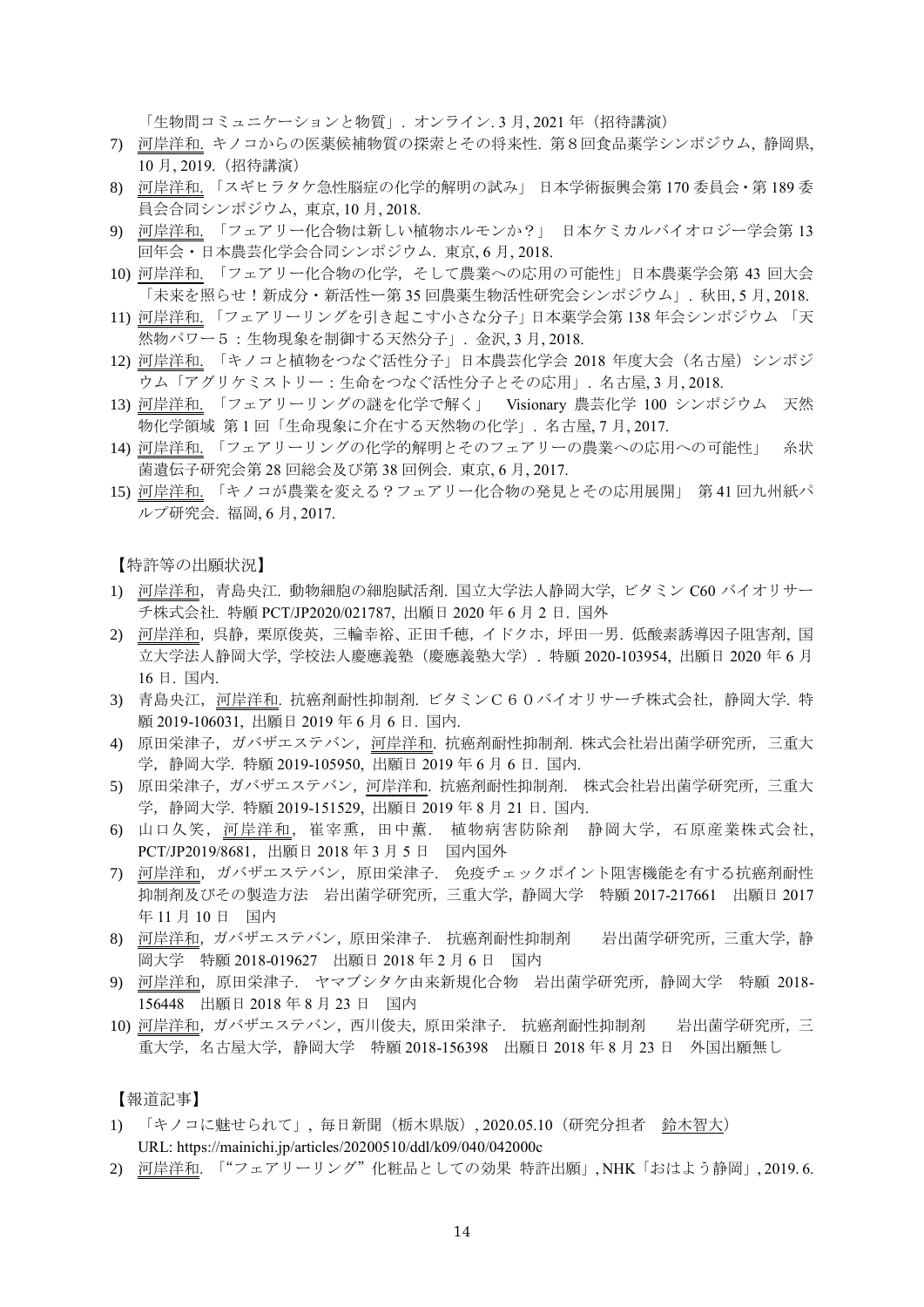11.

- 3) 河岸洋和. 「妖精が踊る?フェアリーリング キノコからの新化合物の可能性」, NHK「たっぷり静 岡」, 2019. 6. 11.
- 4) 「C-H activation charms fairy chemicals」, Chemical & Engineering News, 2018. 9. 26.
- 5) 「Charmed fairy chemical derivatives may work on the farm」, Chemical & Engineering News, 2018. 10. 01. URL:https://cen.acs.org/biological-chemistry/chemical-communication/Charmed-fairy-chemicalderivatives-work/96/i39
- 6) 「フェアリーリング」YOMO っと静岡(静岡新聞の日曜版・子供向け),2018.7.8

【受賞・表彰】

- 1) 河岸洋和. 紫綬褒章,2021
- 2) 鈴木智大. 日本農芸化学会奨励賞,きのこ類が産生する生物活性物質に関する天然物化学的・遺伝 情報学的研究,日本農芸化学会,2020.
- 3) 河岸洋和. 日本農芸化学会賞,高等菌類由来の生物活性物質に関する化学的研究,日本農芸化学会, 2020.
- 4) 河岸洋和. 日本きのこ学会賞,キノコが関わる機能性物質に関する研究,日本きのこ学会,2017 年 9 月 8 日
- 5) 河岸洋和. 第 16 回グリーンサステイナブルケミストリー賞文部科学大臣賞,公益社団法人新化学 技術推進協会,フェアリー化合物を用いた新規植物成長調節剤の創製」,2017 年 7 月 4 日
- 6) 鈴木智大(宇都宮大学バイオサイエンス教育研究センター・准教授). 2018 年度日本きのこ学会奨 励賞,きのこの機能性に関する化学的研究とそれに関する遺伝情報解析,日本きのこ学会,2019 年

【アウトリーチ活動】

- 1) 河岸洋和. 静岡県「コアスクール事業」で藤枝北高等学校の園芸部の生徒(約25名)に対して、静 岡大学農学部において講義・実験指導(フェアリー化合物のわさび育苗への効果検証)を行った (2020 年 10 月から 2021 年 1 月)。
- 2) 鈴木智大.作新学院高等学校の高校生(7名)に対し、「きのこ子実体発生域におけるバクテリアお よび真菌の戦いを科学する」というタイトルの実験講座を行い、研究指導・紹介を行った(栃木, 2020 年 4 月から 10 月の期間で合計 6 回)。本成果は第23回化学工学会学生発表会で口頭発表を 行い、奨励賞を受賞した。
- 3) 鈴木智大. 宇都宮市立小学校の学童保育(戸祭小学校:約 60 名,横川西小学校:約 50 名,富士見 小学校:約60名)において小学生向けの出前授業「きのこのふしぎ」を行い,研究紹介を行った (栃木, 2019 年 8 月 5 日および 8 月 9 日)。
- 4) 鈴木智大. 作新学院高等学校の高校生(6 名)に対し,実験講座「新規レクチンの探索」を行い, 研究指導・紹介を行った(栃木, 2019 年 4 月から 10 月の期間で合計 6 回)。
- 5) 河岸洋和. 静岡科学館るくる(2018 年 6 月 10 日)における「科学茶房」で,「キノコが野菜を育て る! ?~妖精の輪の謎~」という題目で講演を行った。なお、参加者は小学校 3年生 (8~9歳) 3 名,小学校 4 年生(9~10 歳) 3 名, 小学校 6 年生(11~12 歳) 3 名, 中学校 (12~15 歳) 3 名, 40 代 6 名,60 代以上 8 名であった。
- 3. 松永茂樹(東京大学大学院農学生命科学研究科・教授) MATSUNAGA, Shigeki (Professor, The University of Tokyo)

【原著論文, original journal】

1) Kanki, D., Imai, K., Ise, Y., Okada, S., \*Matsunaga, S. Oshimalides A and B, Sesterterpenes of Manoalide Class from a *Luffariella* sp. Deep-Sea Marine Sponge: Application of Asymmetric Dihydroxylation in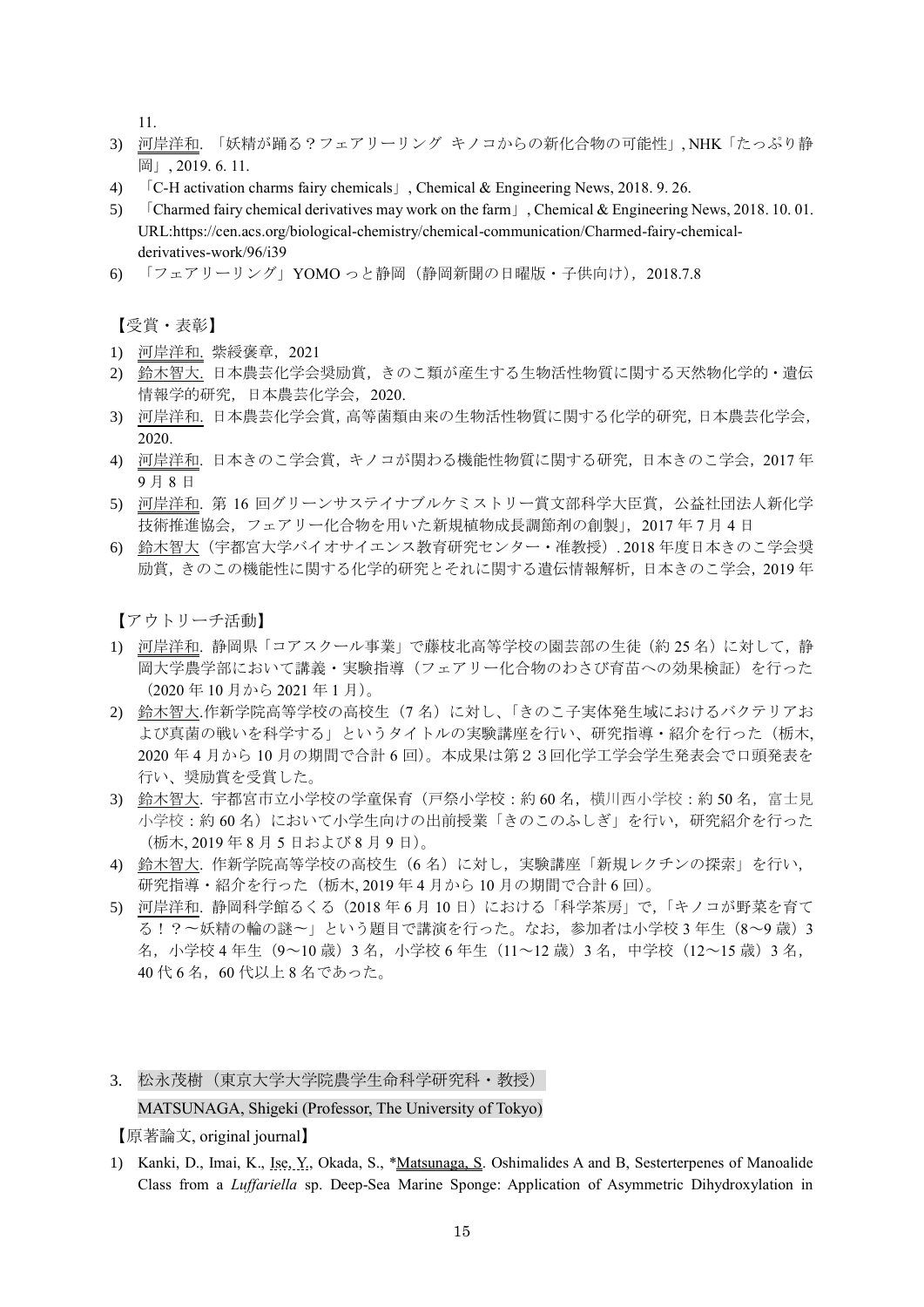Structure Elucidation. *J. Nat. Prod.* 84, 1676-1680, doi: 10.1021/acs.jnatprod.1c00320, 2021.

- 2) Kanki, D., Nakamukai, S., Ogura, Y., Takikawa, H., Ise, Y., Morii, Y., Yamawaki, N., Takatani, T., Arakawa, O., Okada, S., \*Matsunaga, S. Homophymamide A, Heterodetic Cyclic Tetrapeptide from a *Homophymia* sp. Marine Sponge: A Cautionary Note on Configurational Assignment of Peptides That Contain a Ureido Linkage. *J. Nat. Prod.* 84, 1848-1850, doi: 10.1021/acs.jnatprod.1c00336, 2021.
- 3) Sugawara, K., Watarai, H., Ise, Y., Yokose, H., Morii, Y., Yamawaki, N., Okada, S., \*Matsunaga, S. Structure elucidation of calyxoside B, a bipolar sphingolipid from a marine sponge *Cladocroce* sp.: Determination of the position of a keto group in a long aliphatic chain through the use of Beckmann rearrangement. *Mar. Drugs* 19, 287. doi: 10.3390/md19060287, 2021.
- 4) Moosmann, P., Taniguchi, T., Furihata, K., Utsumi, H., Ise, Y., Morii, Y., Yamawaki, N., Takatani, T., Arakawa, O., Okada, S., \*Matsunaga, S. Myrindole A, an antimicrobial bis-indole from a marine sponge *Myrmekioderma* sp. *Org. Lett***.** 23, 3477-3480, doi: 10.1021/acs.orglett.1c00922, 2021.
- 5) Thuy, L. V., Yamamoto, S., Kawaura, R., Takemura, N., Yamaki, K., Yasumoto, K., Takada, K., Watabe, S., \*Sato, S. Tissue distribution of tetrodotoxin and its analogs in *Lagocephalus* pufferfish collected in Vietnam *Fisheries Science* 86, 1101-1110 (2020).
- 6) Tian, T., Takada, K., Ise, Y., Ohtsuka, S., Okada, S.; \*Matsunaga, S. Microsclerodermins N and O, cytotoxic cyclic peptides containing a *p*-ethoxyphenyl moiety from a deep-sea marine sponge *Pachastrella* sp. *Tetrahedron* 76, 130997, 2020.
- 7) Suo, R., Watanabe, R., Takada, K., Suzuki, T., Oikawa, H., Itoi, S., Sugita, H., \*Matsunaga, S. Heptavalinamide A, an extensively *N*-methylated linear nonapeptide from a cyanobacterium *Symploca* sp. and development of a highly sensitive analysis of *N, N*-dimethylvaline by LCMS. *Org. Lett*. 22, 1254-1258, 2020.
- 8) Hitora, Y.: Takada, K., Ise, Y., Woo, S. P., Inoue, S., Mori, N., Takikawa, H., Nakamukai, S., Okada, S., \*Matsunaga, S. Metachromins X and Y from a marine sponge *Spongia* sp. and their effects on cell cycle progression. *Bioorg. Med. Chem*. 28, 115233, 2020.
- 9) Nakamukai, S., Ise, Y., Ohtsuka, S., Okada, S., \*Matsunaga, S. Isolation and identification of N<sup>6</sup>isopentenyladenosine as the cytotoxic constituent of a marine sponge *Oceanapia* sp. *Biosci. Biotechnol. Biochem*. 83, 1985-1988, 2019.
- 10) Fukuhara, K., \*Takada, K., Watanabe, R., Suzuki, T., Okada, S., \*Matsunaga, S. Colony-wise Analysis of a *Theonella swinhoei* Marine Sponge with a Yellow Interior Permitted the Isolation of Theonellamide I. *J. Nat. Prod*. 81, 2595-2599, 2018.
- 11) Irie, R., Hitora, Y., Ise, Y., Okada, S., \*Takada, K., \*Matsunaga, S. Poecillastrin E, F, and G, cytotoxic chondropsin-type macrolides from a marine sponge *Poecillastra* sp. *Tetrahedron* 74, 1430-1434, 2018.
- 12) Suo, R., \*Takada, K., Kohtsuka, H., Ise, Y., Okada, S., \*Matsunaga, S. Miuramides A and B, Trisoxazole Macrolides from a *Mycale* sp. Marine Sponge That Induce a Protrusion Phenotype in Cultured Mammalian Cells. *J. Nat. Prod*. 81, 1108-1112, 2018.
- 13) Nakamukai, S., \*Takada, K., Furihata, K., Ise, Y., Okada, S., Morii, Y., Yamawaki, N., Takatani, T., Arakawa, O., Gustafson, K. R., \*Matsunaga, S. Stellatolide H, a cytotoxic peptide lactone from a deep-sea sponge *Discodermia* sp. *Tetrahedron Lett*. 59, 2532-2536, 2018.
- 14) Suo, R., \*Takada, K., Irie, R., Watanabe, R., Suzuki, T., Ise, Y., Ohtsuka, S., Okada, S., \*Matsunaga, S. Poecillastrin H, a Chondropsin-Type Macrolide with a Conjugated Pentaene Moiety, from a *Characella* sp. Marine Sponge. *J. Nat. Prod*. 81, 1295-1299, 2018.
- 15) \*Takada, K., Irie, R., Suo, R., \*Matsunaga, S. Resolution of the confusion in the assignments of configuration for the ciliatamides, acylated dipeptides from marine sponges. *J. Nat. Prod*. 80, 2845-2849, 2017.
- 16) Irie, R., \*Takada, K., Ohtsuka, S., Okada, S., Gustafson, K., \*Matsunaga, S. Structure revision of poecillatrin C and the absolute configuration of the beta-hydroxyaspartic acid residue. *Org. Lett.* 19, 5395-5397, 2017.

【解説・総説, reveiw】

【著書】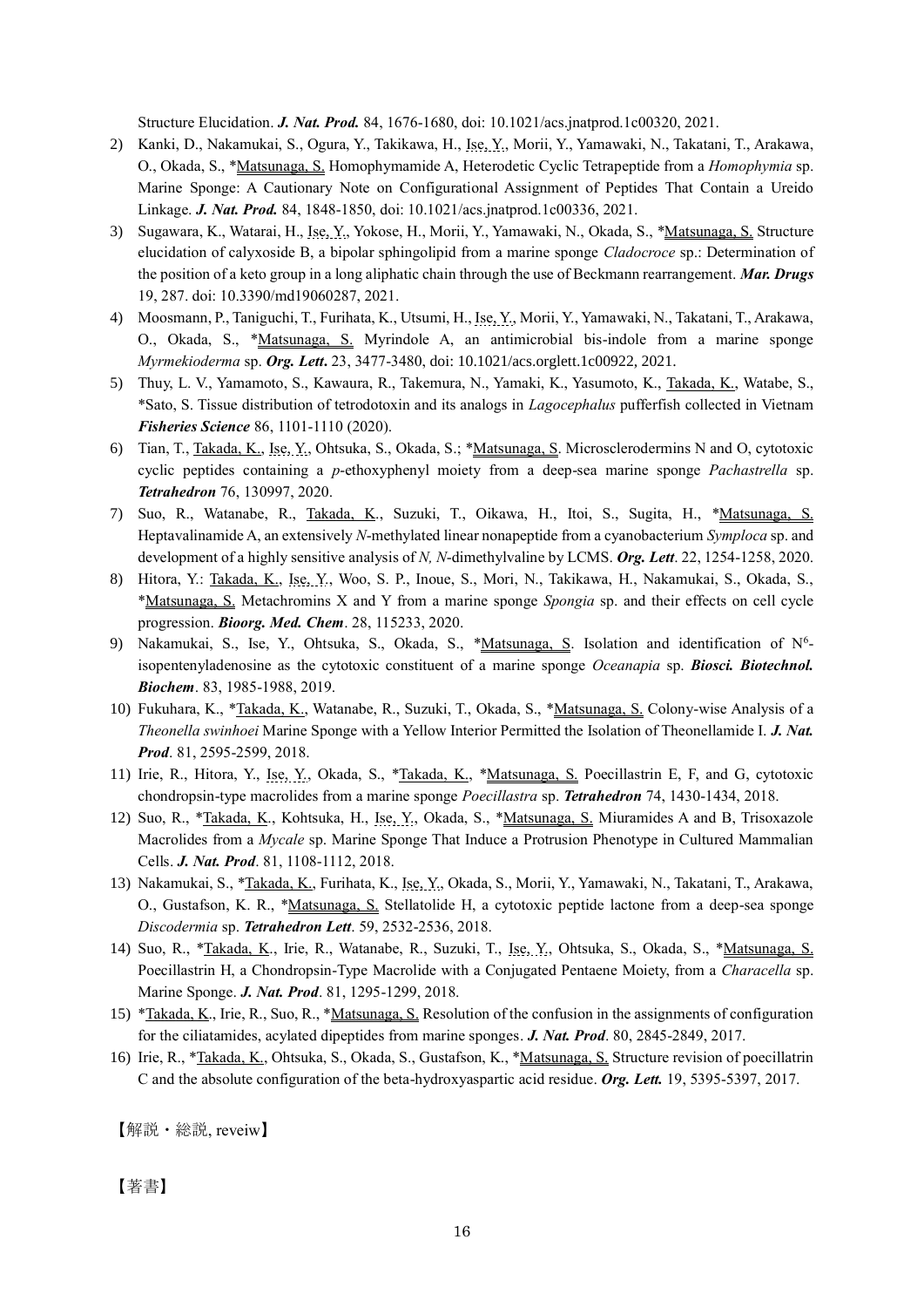【招待講演・基調講演】

国際:

- 1) Matsunaga, S. Biologically active sponge metabolites isolated through cell-based assays. 12th International Marine Biotechnology Conference. Shizuoka, Japan, Sep. 2019.(招待講演)
- 2) Takada, K. Natural products chemistry and chemical biology of sponge-derived secondary metabolites. International Workshop on Sponge Taxonomy Penang Malaysia, Sep. 2019.(招待講演)
- 3) Matsunaga, S. Biologically active marine metabolites isolated through cell-based assays. Tel Aviv University, Tel Aviv, Israel, December, 2018.
- 4) Matsunaga, S. Discovery and structure revision of biologically active marine natural products. 2018 International symposium on marine natural products, Seoul University, Seoul, Korea, February, 2018.
- 5) Matsunaga, S., Takada, K., Hitora, U., Ueoka, R., Okada, S., Ise, U. Discovery and chemistry of biologically active marine natural products. International symposium "Fisheries science for future generation", Tokyo University of Marine Science and Technology, Tokyo, Japan, September, 2017.

国内:

- 1) 松永茂樹,「生物活性海洋天然物の単離・構造決定」,第 23 回天然薬物の開発と応用シンポジウム, 札幌,10 月, 2021.(招待講演)
- 2) 高田健太郎. 海洋生物の毒を巡る化学コミュニケーション. 熊本大学大学院生命科学研究部「天 然物化学特論」. 熊本, 12 月, 2019.(招待講演)
- 3) 高田健太郎. 海洋生物の毒を巡る化学コミュニケーション. 高磁場・高感度 NMR 利活用促進の ための天然物分野シンポジウム 2019. 神奈川, 12 月, 2019.(招待講演)
- 4) 高田健太郎. 海洋生物の毒を巡る化学コミュニケーション. 名古屋大学GTR seminar. 愛知, 10月, 2019.(招待講演)
- 5) 高田健太郎.「海綿動物由来の細胞毒性物質を生産する共生微生物の発見と伝播機構の解明」,日本 農芸化学会 2019 年度大会,東京農業大学, 東京, 3 月, 2019.
- 6) 松永茂樹,高田健太郎,藤田雅紀.「カイメンの二次代謝産物生産を可能にする化学コミュニケー ション」,日本化学会第 99 春季年会,兵庫,3 月,2019.
- 7) 高田健太郎.「海綿動物由来の細胞毒性物質を生産する共生微生物の発見と伝播機構の解明」,第 41 回日本分子生物学会年会,パシフィコ横浜,神奈川, 11 月, 2018.
- 8) 松永茂樹.「生物活性海洋天然物の探索:単離、構造決定、構造訂正」,第 10 回北里化学シンポジ ウム.神奈川, 12 月, 2017.

【特許等の出願状況】

1) 高田健太郎, 幸塚久典, 伊勢優史, 福岡雅史.後鰓類生物の餌生物を特定する方法, 特願 2019- 227293 国内.

【報道記事】

【受賞・表彰】

【アウトリーチ活動】

- 1) 北里大学海洋生命科学部オープンキャンパス (神奈川、2021年10月3日)にて、一般の方(約 30名)に「海洋生物の毒から薬」というタイトルで講演をおこなった。
- 2) 私立正則高校(東京、2021年11月10日)にて、高校生(約30名)に「海洋生物の毒から薬」 というタイトルで講演をおこなった。
- 3) 北里大学オープンキャンパス (オンライン開催, 2020年8月23日)、中高生(約100名)に対し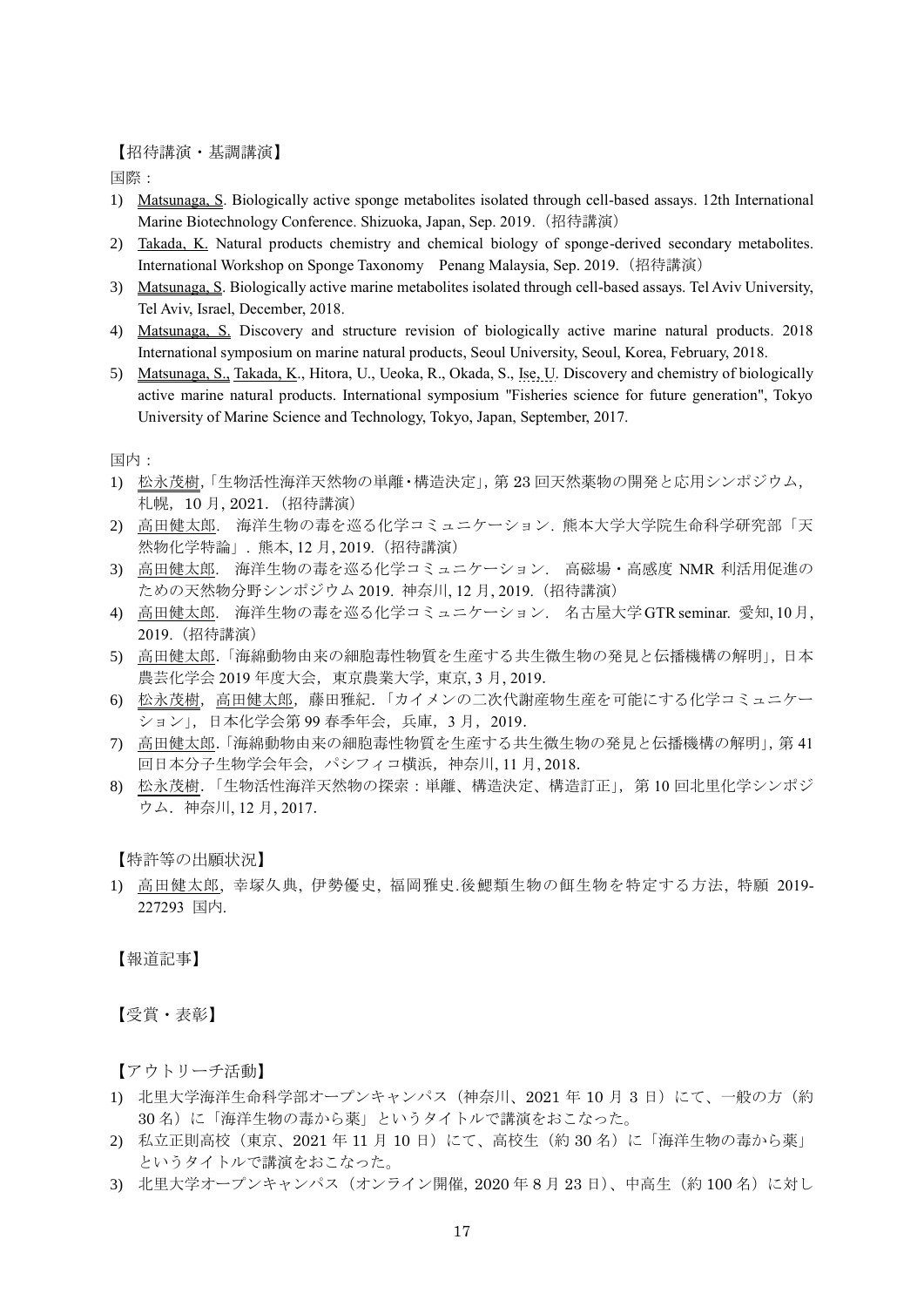て「海洋生物の毒から薬」というタイトルで講演し、関連領域を紹介した。

- 4) 高大連携事業における特別講義(オンライン開催, 2020 年 10 月 22 日)として、私立水戸葵陵高 校の高校生(約 50 名)に対して「海洋生物の毒から薬」というタイトルで講演し、関連領域を紹 介した。
- 5) 高田健太郎:私立正則高校において(東京, 2019 年 11 月 8 日)、「海洋生物の毒から薬」と題する 講演を行い、関連領域の紹介を行った。対象:高校生(約 50 名)
- 6) 高田健太郎:高大連携事業における特別講義(神奈川, 2019 年 10 月 23 日)として、神奈川県立相 模原高校において「海洋生物の毒から薬」と題する講演を行い、関連領域の紹介を行った。対象: 高校生(約 100 名)。
- 7) 松永茂樹:東京大学オープンキャンパス(2019 年 8 月 7 日)における「学生相談ネットワーク本 部」開催講演会において、「自然に学ぶサイエンス」と題して、本領域と関係する研究紹介を行っ た。対象:受験生および保護者(約 200 名)。
- 8) 高田健太郎:北里大学オープンキャンパス開催時(神奈川, 2019 年 8 月 3 日)において「海洋生物 の毒から薬」と題する講演を行い、関連領域の紹介を行った。対象:中高生(約 100 名)。
- 9) 東京大学オープンキャンパス(東京, 2017 年 8 月 2 日)のネットワーク本部主催シンポジウムにお いて、中高生および一般来場者(約150名)に対して「天然物化学:自然に学ぶサイエンス」と題 して、関連領域の紹介を行った。
- 4. 西尾和人(近畿大学医学部ゲノム生物学教室・教授)

## NISHIO, Kazuto (Professor, Kindai University)

【原著論文, original journal】

- 1) Khadka, S., Omura, S., Sato, F., Nishio, K., Kakeya H., \*Tsunoda, I. Curcumin β-D-glucuronide modulates an autoimmune model of multiple sclerosis with altered gut microbiota in the ileum and feces. *Front. Cell. Infect. Microbiol.* 11, 772962, doi: 10.3389/fcimb.2021.772962, 2021.
- 2) Sakai, K., Sakurai, T., De Velasco, MA., Nagai, T., Chikugo, T., Ueshima, K., Kura, Y., Takahama, T., Hayashi, H., Nakagawa, K., Kudo, M., \*Nishio, K. Intestinal microbiota and gene expression reveal similarity and dissimilarity between immune-mediated colitis and ulcerative colitis. *Front. Oncol*. 11, 763468, doi: 10.3389/fonc.2021.763468, 2021.
- 3) Ueda, T., Kanai, A., Komuro, A., Amano, H., Ota, K., Honda, M., Kawazu, M., \*Okada, H. KDM4B promotes acute myeloid leukemia associated with AML1-ETO by regulating chromatin accessibility. *FASEB Bioadv.* 3:1020-1033, doi:10.1096/fba.2021-00030, 2021.
- 4) Guo, J., Cheng, J., Zheng, N., Zhang, X., Dai, X., Zhang, L., Hu, C., Wu, X., Jiang, Q., Wu, D., Okada, H., Pandolfi, PP., \*Wei, W. Copper promoters tumorigenesis by activating the PDK1-AKT oncogenic pathway in a copper transporter 1 dependent manner *Adv. Sci.* 8, e2004303, doi: 10.1002/advs.202004303, 2021.
- 5) Sakai, K., De Velasco, MA., Kura, Y., \*Nishio, K. Transcriptome profiling and metagenomic analysis help to elucidate interactions in inflammatory-associated cancer mouse model. *Cancers (Basel)*. 13, 3683, doi: 10.3390/cancers13153683, 2021.
- 6) \*Sakurai, T., De Velasco MA., Sakai, K., Nagai, T., Nishiyama, H., Hashimoto, K., Uemura, H., Kawakami, H., Nakagawa, K., Ogata, H., \*Nishio, K., Kudo, M. Integrative analysis of gut microbes and host transcriptomes reveals associations between treatment outcomes and immunotherapy-induced colitis. *Mol. Oncol*. doi: 10.1002/1878-0261.13062, 2021.
- 7) Zhu, C., Dixon, KO., Newcomer, K., Gu, G., Xiao, S., Zaghouani, S., Schramm. MA., Wang, C., Zhang, H., Goto, K., Christian, E., Rangachari, M., Rosenblatt-Rosen, O., Okada, H., Mak, T., Singer, M., Regev, A., \*Kuchroo, V. Tim-3 adaptor protein Bat3 is a molecular checkpoint of T cell termination differentiation and exhaustion. *Sci. Adv*. 7, eabd2710, doi: 10.1126/sciadv.ab2710, 2021.
- 8) \*Sakihama S, Morichika K, Saito R, Miyara M, Miyagi T, Hayashi M, Uchihara J, Tomoyose T, Ohshiro K, Nakayama S, Nakachi S, Morishima S, Sakai K, Nishio K, Masuzaki H, Fukushima T, Karube K. Genetic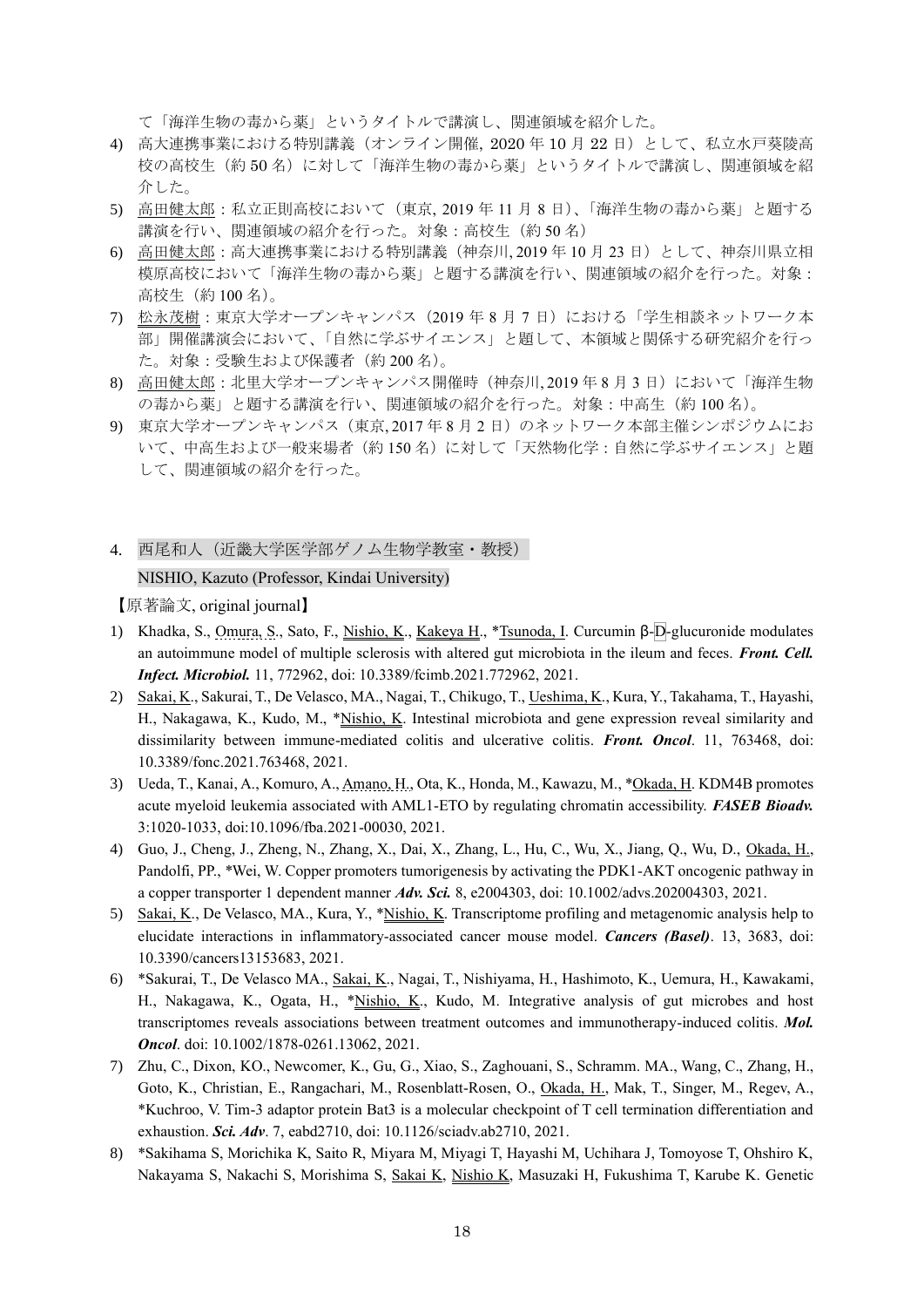profile of adult T-cell leukemia/lymphoma in Okinawa: Association with prognosis, ethnicity, and HTLV-1 strains. *Cancer Sci*. 112(3), 1300-1309. doi: 10.1111/cas.14806. 2021.

- 9) Komeda Y, \*Sakurai T, Sakai K, Morita Y, Hashimoto A, Nagai T, Hagiwara S, Matsumura I, Nishio K, Kudo M. Refractory case of ulcerative colitis with idiopathic thrombocytopenic purpura successfully treated by Janus kinase inhibitor tofacitinib: A case report. *World J. Clin. Cases.* 8, 6389-6395, 2020.
- 10) Kato R, Haratani K, \*Hayashi H, Sakai K, Sakai H, Kawakami H, Tanaka K, Takeda M, Yonesaka K, Nishio K, Nakagawa K. Nintedanib promotes antitumour immunity and shows antitumour activity in combination with PD-1 blockade in mice: potential role of cancer-associated fibroblasts. *Br. J. Cancer.* 124, 914-924, 2021.
- 11) \*Nishida N, Sakai K, Morita M, Aoki T, Takita M, Hagiwara S, Komeda Y, Takenaka M, Minami Y, Ida H, Ueshima K, Nishio K, Kudo M. Association between Genetic and Immunological Background of Hepatocellular Carcinoma and Expression of Programmed Cell Death-1. *Liver Cancer.* 9, 426-439, 2020.
- 12) \*Hayashi H, Takiguchi Y, Minami H, Akiyoshi K, Segawa Y, Ueda H, Iwamoto Y, Kondoh C, Matsumoto K, Takahashi S, Yasui H, Sawa T, Onozawa Y, Chiba Y, Togashi Y, Fujita Y, Sakai K, Tomida S, Nishio K, Nakagawa K. Site-Specific and Targeted Therapy Based on Molecular Profiling by Next-Generation Sequencing for Cancer of Unknown Primary Site: A Nonrandomized Phase 2 Clinical Trial. *JAMA Oncol.* 6, 1-9, 2020.
- 13) Sakurai T, Nishida N, \*Kudo M. Promising anticancer therapy: combination of immune checkpoint inhibitors and molecular-targeted agents. *Hepatobiliary Surg Nutr.* 9, 777-779, 2020.
- 14) Omura, S., Sato, F., Park, A.-M., Fujita, M., Khadka, S., Nakamura, Y., Katsuki, A., Nishio, K., Gavins, F.N.E., \*Tsunoda, I. Bioinformatics analysis of gut microbiota and CNS transcriptome in virus-induced acute myelitis and chronic inflammatory demyelination; Potential association of distinct bacteria with CNS IgA upregulation. *Front Immunol*, 11: 1138, 2020.
- 15) Oka N, Komuro A, Amano H, Dash S, Honda M, Ota K, Nishimura S, Ueda T, Akagi M, Okada H. Ascorbate sensitizes human osteosarcoma cells to the cytostatic effects of cisplatin. *Pharmacol Res Perspect.* 8, e00632, 2020
- 16) Takaya, H., Nakai, H., Sakai, K., Nishio, K., Murakami, K., Mandai, M., \*Matsumura, N. Intratumor heterogeneity and homologous recombination deficiency of high-grade serous ovarian cancer are associated with prognosis and molecular subtype and change in treatment course. *Gynecol Oncol*. 156,415-422, 2019.
- 17) Haratani, K., Yonesaka, K., Takamura, S., Maenishi, O., Kato, R., Takegawa, N., Kawakami, H., Tanaka, K., Hayashi, H., Takeda, M., Maeda, N., Kagari, T., Hirotani, K., Tsurutani, J., Nishio. K,, Doi. K,, Miyazawa, M., \*Nakagawa, K. U3-1402 sensitizes HER3-expressing tumors to PD-1 blockade by immune activation. *J. Clin. Invest*. 130,374-388, 2020.
- 18) Haratani, K., Hayashi, H., Takahama, T., Nakamura, Y., Tomida, S., Yoshida, T., Chiba, Y., Sawada, T., Sakai, K., Fujita, Y., Togashi, Y., Tanizaki, J., Kawakami, H., Ito, A., Nishio, K., \*Nakagawa, K. Clinical and immune profiling for cancer of unknown primary site. *J. Immunother. Cancer* 7,251-262, 2019.
- 19) \*Sakurai, T., Nishiyama, H., Nagai, T., Goto, S., Ogata, H., Kudo, M. Deficiency of Gankyrin in the small intestine is associated with augmented colitis accompanied by altered bacterial composition of intestinal microbiota. *BMC Gastroenterol*. 15;20,12-26, 2020.
- 20) Kono, M., \*Sakurai, T., Okamoto, K., Nagai, T., Komeda, Y., Kashida, H., Minaga, K., Kamata, K., Takenaka, M., Hagiwara, S., Watanabe, T., Nishida, N., Enoki, E., Inoue, H., Matsumura, I., Kudo, M. Usefulness of ustekinumab for treating a case of myelodysplastic syndrome-associated inflammatory bowel disease. *Intern Med*. 15;58,2029-2033, 2019.
- 21) Kono, M., \*Sakurai, T., Okamoto, K., Masaki, S., Nagai, T., Komeda, Y., Kamata, K., Minaga, K., Yamao, K., Takenaka, M., Watanabe, T., Nishida, N., Kudo, M. Efficacy and safety of chemotherapy following anti-PD-1 antibody therapy for gastric cancer: A case of sclerosing cholangitis. *Intern Med*. 1;58,1263-1266, 2019.
- 22) \*Sakurai, T., Komeda, Y., Nagai, T., Kamata, K., Minaga, K., Yamao, K., Takenaka, M., Hagiwara, S., Watanabe, T., Nishida, N., Kashida, H., Nakagawa, K., Kudo, M. Gankyrin Contributes to tumorigenesis and chemoresistance in sporadic colorectal cancer. *Digestion* 100,192-200, 2019.
- 23) Yun, JW., Cvek, U., Kilgore, PCSR., \*Tsunoda, I., Omura, S., Sato, F., Zivadinov, R., Ramanathan, M., Minagar, A., Alexander, JS. Neurolymphatic biomarkers of brain endothelial inflammatory activation: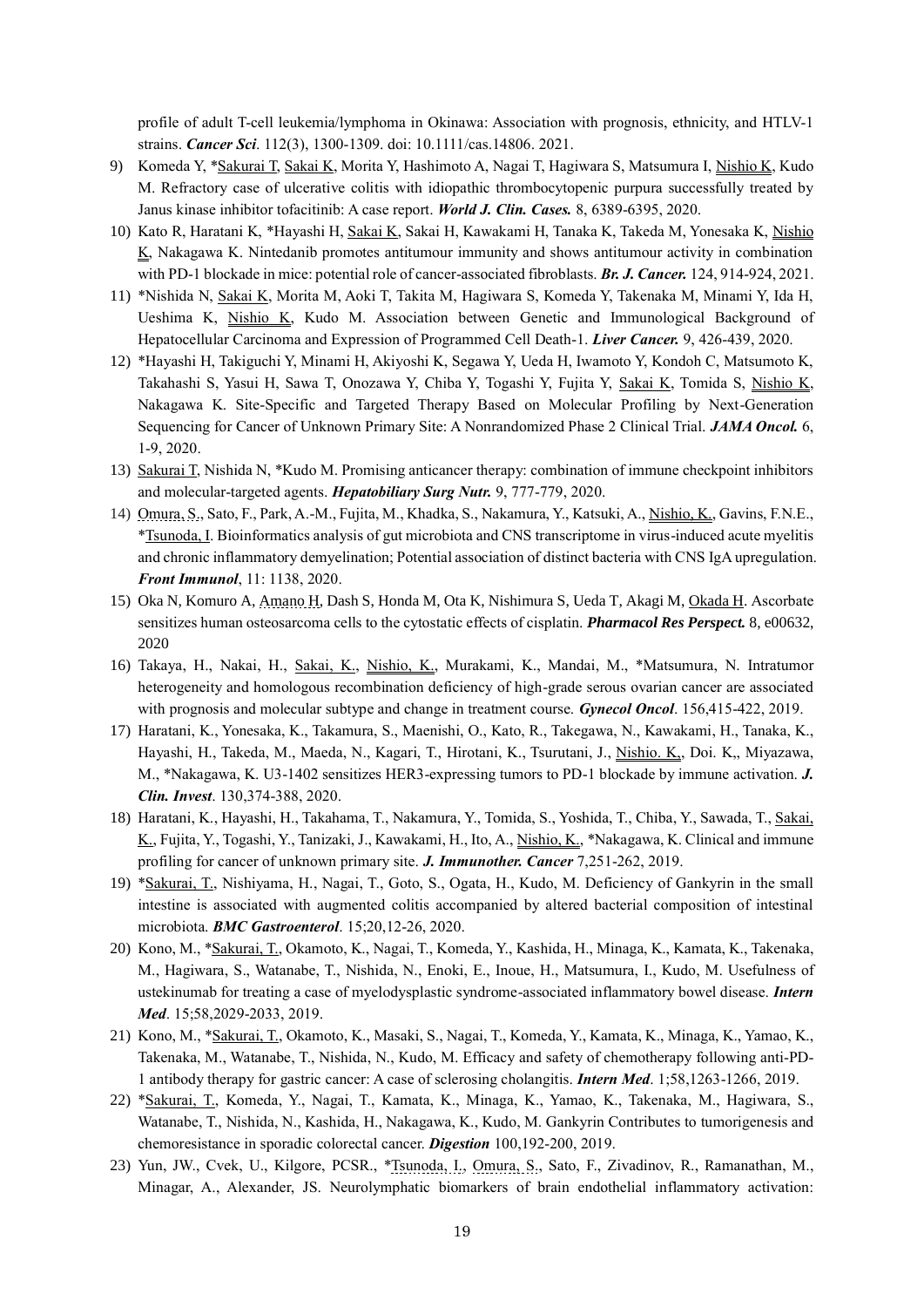Implications for multiple sclerosis diagnosis. *Life Sci*. 229,116-123, 2019.

- 24) \*Amano, H., Sahin, E. Telomeres and sirtuins: at the end we meet again. *Mol. Cell. Oncol.* 6, e1632613, 2019.
- 25) Takeda, M., Sakai, K., Takahama, T., Fukuoka, K., Nakagawa, K., Nishio, K.: New Era for Next-Generation Sequencing in Japan. *Cancers (Basel)*, 11, 2019.
- 26) Sakai, K., Ohira, T., Matsubayashi, J., Yoneshige, A., Ito, A., Mitsudomi, T., Nagao, T., Iwamatsu, E., Katayama, J., Ikeda, N., Nishio, K.: Performance of Oncomine Fusion Transcript kit for formalin-fixed, paraffin-embedded lung cancer specimens. *Cancer Sci,* 2019.
- 27) Fujita, Y., Taguri, M., Yamazaki, K., Tsurutani, J., Sakai, K., Tsushima, T., Nagase, M., Tamagawa, H., Ueda, S., Tamura, T., Tsuji, Y., Murata, K., Taira, K., Denda, T., Moriwaki, T., Funai, S., Nakajima, T.E., Muro, K., Tsuji, A., Yoshida, M., Suyama, K., Kurimoto, T., Sugimoto, N., Baba, E., Seki, N., Sato, M., Shimura, T., Boku, N., Hyodo, I., Yamanaka, T., Nishio, K.: aCGH Analysis of Predictive Biomarkers for Response to Bevacizumab plus Oxaliplatin- or Irinotecan-Based Chemotherapy in Patients with Metastatic Colorectal Cancer. *Oncologist,* 24:327-337, 2019.
- 28) Yonesaka, K., Haratani, K., Takamura, S., Sakai, H., Kato, R., Takegawa, N., Takahama, T., Tanaka, K., Hayashi, H., Takeda, M., Kato, S., Maenishi, O., Sakai, K., Chiba, Y., Okabe, T., Kudo, K., Hasegawa, Y., Kaneda, H., Yamato, M., Hirotani, K., Miyazawa, M., Nishio, K., Nakagawa, K.: B7-H3 Negatively Modulates CTL-Mediated Cancer Immunity. *Clin Cancer Res*, 24:2653-2664, 2018.
- 29) Takeda, M., Sakai, K., Hayashi, H., Tanaka, K., Tanizaki, J., Takahama, T., Haratani, K., Nishio, K., Nakagawa, K.: Clinical characteristics of non-small cell lung cancer harboring mutations in exon 20 of EGFR or HER2. *Oncotarget*, 9:21132-21140, 2018.
- 30) \*Sakurai T, Komeda Y, Nagai T, Kamata K, Minaga K, Yamao K, Takenaka M, Hagiwara S, Watanabe T, Nishida N, Kashida H, Nakagawa K, Kudo M. Gankyrin Contributes to Tumorigenesis and Chemoresistance in Sporadic Colorectal Cancer. *Digestion* 4 :1-9, 2018.
- 31) Sunami, K., Takahashi, H., Tsuchihara, K., Takeda, M., Suzuki, T., Naito, Y., Sakai, K., Dosaka-Akita, H., Ishioka, C., Kodera, Y., Muto, M., Wakai, T., Yamazaki, K., Yasui, W., Bando, H., Fujimoto, Y., Fukuoka, S., Harano, K., Kawazoe, A., Kimura, G., Koganemaru, S., Kogawa, T., Kotani, D., Kuboki, Y., Matsumoto, H., Matsumoto, S., Mishima, S., Nakamura, Y., Sawada, K., Shingaki, S., Shitara, K., Umemoto, K., Umemura, S., Yasuda, K., Yoshino, T., Yamamoto, N., Nishio, K.: Clinical practice guidance for next-generation sequencing in cancer diagnosis and treatment (Edition 1.0). *Cancer Sci,* 109:2980-2985, 2018.
- 32) Makuuchi, Y., Hayashi, H., Haratani, K., Tanizaki, J., Tanaka, K., Takeda, M., Sakai, K., Shimizu, S., Ito, A., Nishio, K., Nakagawa, K.: A case of ALK-rearranged non-small cell lung cancer that responded to ceritinib after development of resistance to alectinib. *Oncotarget*, 9:23315-23319, 2018.
- 33) Kunimasa, K., Nakamura, H., Sakai, K., Kimura, M., Inoue, T., Tamiya, M., Nishino, K., Kumagai, T., Nakatsuka, S., Endo, H., Inoue, M., Nishio, K., Imamura, F.: Heterogeneity of EGFR-mutant clones and PD-L1 highly expressing clones affects treatment efficacy of EGFR-TKI and PD-1 inhibitor. *Ann Oncol*, 29:2145- 2147, 2018.
- 34) Iwama, E., Sakai, K., Azuma, K., Harada, D., Nosaki, K., Hotta, K., Nishio, M., Kurata, T., Fukuhara, T., Akamatsu, H., Goto, K., Shimose, T., Kishimoto, J., Nakanishi, Y., Nishio, K., Okamoto, I.: Exploration of resistance mechanisms for epidermal growth factor receptor-tyrosine kinase inhibitors based on plasma analysis by digital polymerase chain reaction and next-generation sequencing. *Cancer Sci,* 109:3921-3933, 2018.
- 35) Sakai, K., Ukita, M., Schmidt, J., Wu, L., De Velasco, M.A., Roter, A., Jevons, L., Nishio, K., Mandai, M.: Clonal composition of human ovarian cancer based on copy number analysis reveals a reciprocal relation with oncogenic mutation status. *Cancer Lett,* 405:22-28, 2017.
- 【解説・総説, review】
- 1) 尾村誠一, \*角田郁生. 多発性硬化症の成因研究最前線:多発性硬化症のタイラーウイルスモデル は神経炎症と心筋炎を誘導する. *Pharm. Med.* 39, 67-71, 2021.
- 2) \*角田郁生. HPV ワクチンについて. 副反応に関する実験データの解釈. *産婦人科の実際* 70: in press, 2021.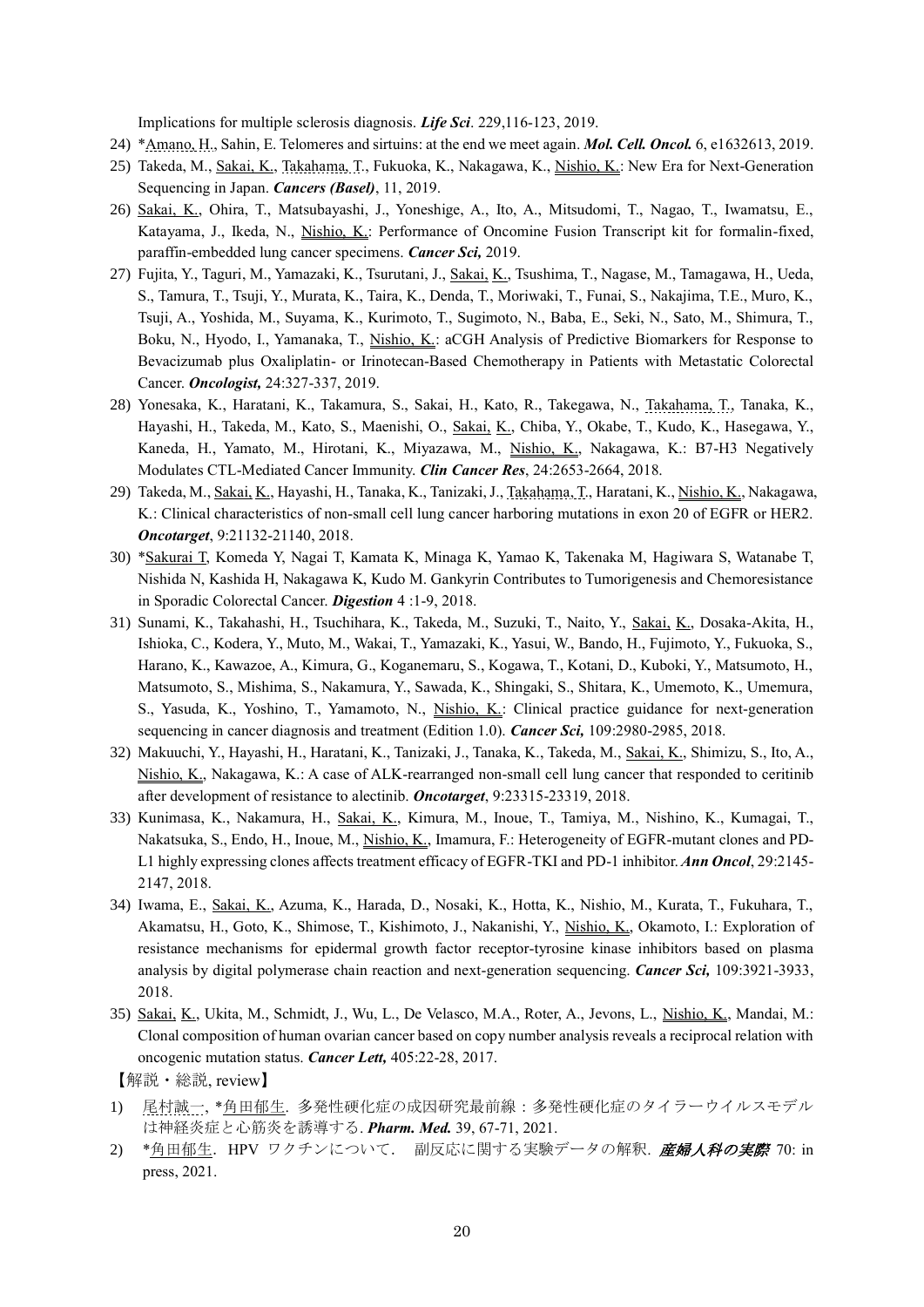- 3) \*角田郁生.ウイルス感染・ワクチン接種による免疫性神経疾患: 神経免疫学・ウイルス学の立場 から HPV ワクチンの推奨. 思春期学 39:16-22, 2021
- 4) \*角田郁生.多発性硬化症ウイルスモデルにおける唾液 IgA 検出システムの確立:新型コロナウイ ルス・ワクチン開発への応用. 別冊 *BIO Clinica* 25: 98-102, 2020
- 5) Fujita J, \*Sakurai T. The Oncoprotein Gankyrin/PSMD10 as a Target of Cancer Therapy. *Adv . Exp. Med. Biol*. 1164, 63-71, 2019.
- 6) \*天野恭志. テロメア損傷は、Sirtuin 遺伝子群の発現を抑制し、肝線維化を促進する. 実験医学, 2019 年 11 月号. 37(18), 3123-3126, 2019.
- 7) 西尾和人. がんゲノムに精通した人材育成のための教育プログラム, *Progress in Medicine,* 38, 55-58, 2018.
- 8) 西尾和人. がん遺伝子パネル検査とコンパニオン診断薬の関係性. 日本医師会雑誌, 147, 1412, 2018.
- 9) 西尾和人. Liquid biopsy への期待と限界. 医学のあゆみ, 265, 491-494, 2018.
- 10) 西尾和人. 次世代シーケンサーを用いたがんゲノム医療の実装に向けたアプローチ. ファインケ ミカル誌*.* 2018.4 月号, 26-32, 2018
- 11) 西尾和人, 坂井和子. 転移の分子診断. 日本臨牀*,* 75, 276-281, 2017.

【著書】

- 1) 西尾和人, 高濱隆幸. "分子標的治療・テクノロジー新時代のあたらしい肺癌 現場診断学" , pp71- 73, 2018.
- 2) 西尾和人, 坂井和子. 原発性肺癌の診断-病理診断-遺伝子診断" 肺癌, pp77-81, 2018.
- 3) 西尾和人, 坂井和子. 肺癌診療 Q&A 第 3 版.リキッドバイオプシーの開発状況と位置づけ.中外医 学社, pp47-49, 2017.

【招待講演・基調講演】

国際:

- 1) Sato, F., Omura, S., Park, A.-M., Fujita, M., Khadka, S., Sakiyama, N., Katsuki, A., Nakamura, Y., Nishio, K., Tsunoda, I. Altered microbiota could affect distinct CNS immune gene expressions in the Theiler's virus model of MS. Sendai Conference 2019. Sendai, June, 2019. (招待講演)
- 2) 西尾和人. Liquid biopsy for clinical sequencing. 平成 30 年度 国際がん研究シンポジウム. 大阪市, 3 月, 2018.(特別講演)
- 3) 西尾和人. Precision Medicine: Molecular Diagnostics, Predictive Biomarkers, and Drug Resistance.NTUH National Convention Center.台湾, 12 月, 2017.
- 4) 西尾和人. Precision Medicine: Molecular Diagnostics, Predictive Biomarkers, and Drug Resistance. Kaohsiung Hotel DUA.台湾, 12 月, 2017.
- 5) 西尾和人. Precision Medicine: Molecular Diagnostics, Predictive Biomarkers, and Drug Resistance. National Cheng Kung University Hospital. 台湾, 12 月, 2017.
- 6) 西尾和人. FGFR-Related Novel Molecular Targets. IASLC(The International Association for the Study of Lung Cancer) WCLC 2017, 横浜市, 10 月, 2017.

国内:

- 1) 坂井 和子.リキッドバイオプシーの新展開. 第 6 回 Liquid Biopsy 研究会. Web 形式. 1 月, 2022. (招待講演)
- 2) 角田郁生. "ウォーク MS" 多発性硬化症に挑む研究のあゆみ.日本神経免疫学会 WEB 講演会「神 経免疫疾患と多発性硬化症」, Web 形式. 5 月, 2021. (招待講演)
- 3) 西尾 和人, 坂井 和子, 倉 由吏恵, 竹ヶ原 京志郎, デベラスコ・マルコ. 大腸炎誘発大腸癌と微 生物叢の多様性のインタラクトーム解析. 第 79 回日本癌学会学術総会. Web 形式. 10 月, 2020. (オーラルセッション)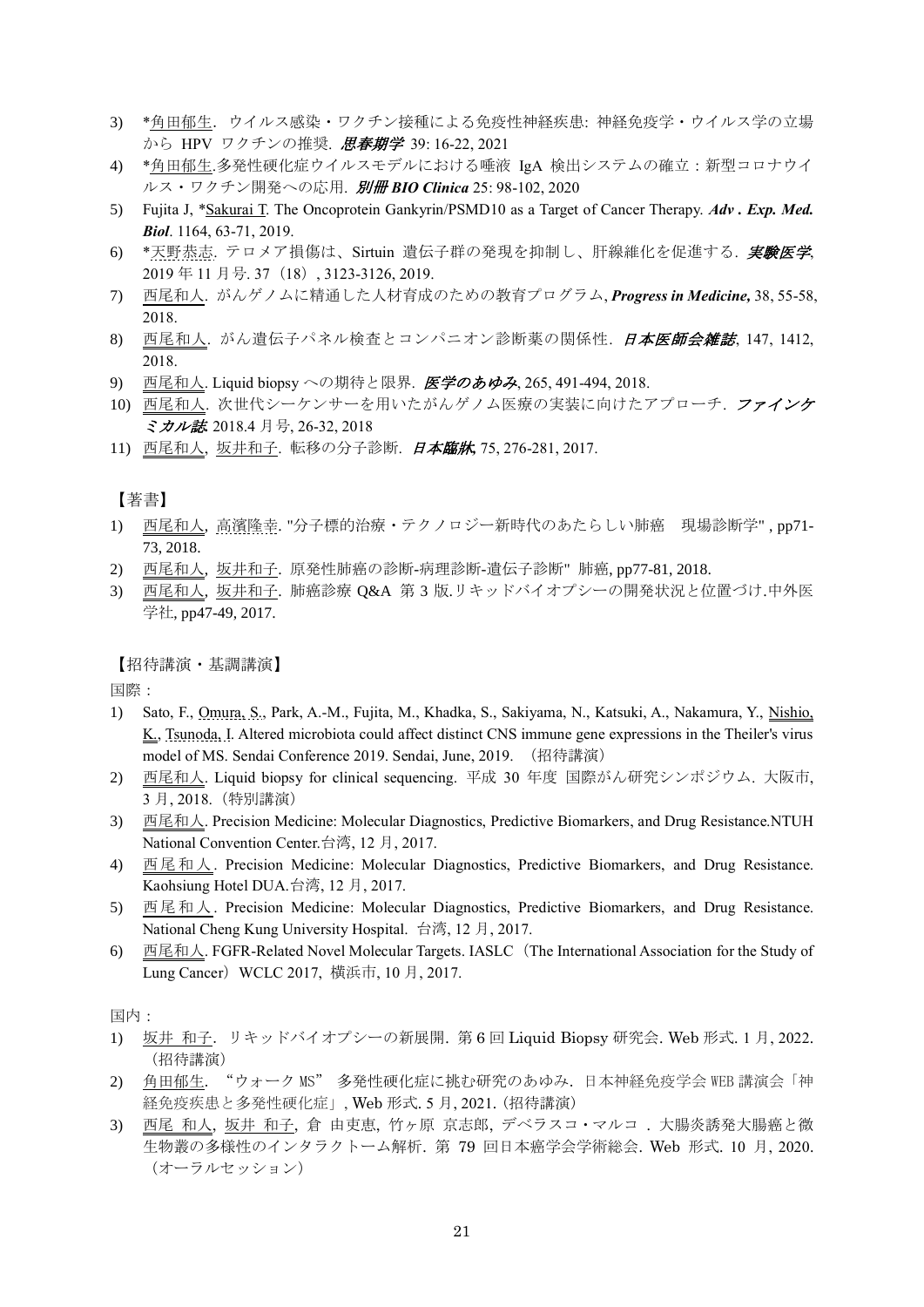- 4) 倉 由吏恵, 坂井 和子, 藤田 至彦, 野澤 昌弘, 吉川 和宏, 西尾 和人, デベラスコ・マルコ, 植村 天受 . 前立腺癌特異的 Pten ノックアウトマウスにおけるマイクロバイオームについての検討 . 第 79 回日本癌学会学術総会. Web 形式. 10 月, 2020. (オーラルセッション)
- 5) デベラスコ・マルコ, 倉 由吏恵, 坂井 和子, 野澤 昌弘, 吉川 和宏, 西尾 和人, 植村 天受 . Pten 欠損前立腺癌における JAK1/2 標的治療が糞便中のマイクロバイオームに与える影響につい て . 第 79 回日本癌学会学術総会. Web 形式. 10 月, 2020. (オーラルセッション)
- 6) 角田郁生, 鳥山重光.多発性硬化症のウイルス誘導性 CNS 免疫モデル:マックス・タイラーと野 口英世.第 27 回日本免疫毒性学会学術年会.Web 形式. 9 月, 2020.(招待講演)
- 7) 角田郁生, 尾村誠一、佐藤文孝、崎山奈美江、Sundar Khadka、中村優美和、朴雅美、藤田貢. タ イラーウイルスによる急性灰白脳脊髄炎・多発性硬化症動物モデル:分子相同性から腸内細菌叢 まで. 第 32 回日本神経免疫学会学術集会.Web 形式. 10 月, 2020.(招待講演)
- 8) 西尾和人. がん微小環境におけるトランスレーショナルリサーチの現況と展望. 第 57 回日本癌治 療学会学術集会, 福岡市. 10 月, 2019.(招待講演)
- 9) 櫻井俊治、坂井和子、永井知行、樫田博史、筑後孝章、根津理一郎、西尾和人、工藤正俊. 潰瘍性 大腸炎関連大腸癌の予防における内視鏡的粘膜下層剥離術の役割. 第 78 回日本癌学会学術集会, 京都市. 9 月, 2019.(ポスター)
- 10) デベラスコ マルコ、倉由吏恵、森康範、清水信貴、大關孝之、坂井和子、野澤昌弘、吉村一宏、 吉川和宏、西尾和人、植村天受. 腫瘍免疫環境プロファイルと抗腫瘍免疫反応. 第 78 回日本癌学 会学術集会, 京都市. 9 月, 2019.(オーラルセッション)
- 11) 坂井和子, 櫻井俊治, 上嶋一臣, 角田郁生, 尾村誠一, 高濱隆幸, 西尾和人. 炎症に起因する病態に おける宿主とその微小環境との相互作用は生体リガンドを介した化学コミュニケーションとして 作用する. 新学術領域研究【化学コミュニ】第5回公開シンポジウム, 豊中市.6月,2019. (ポスター)
- 12) 坂井 和子、西尾和人. 宿主と環境の遺伝子解析に基づくがん分子標的探索. 第 23 回日本がん分子 標的治療学会 学術集会, 大阪市. 6 月, 2019.(シンポジウム)
- 13) 櫻井俊治. 腸内細菌叢とがん.第 23 回日本がん分子標的治療学会シンポジウム,大阪, 6 月, 2019. (招待講演)
- 14) Sato, F., Omura, S., Park, A.-M., Fujita, M., Khadka, S., Nishio, K., Tsunoda, I. Alteration of microbiota and immune gene expressions in the central nervous system in a picornavirus-induced acute flaccid myelitis model. The 67<sup>th</sup> Annual Meeting of the Japanese Society for Virology, Tokyo, October, 2019. (招待講演)
- 15) 尾村誠一,佐藤文孝,朴雅美,藤田貢,角田郁生.多発性硬化症ウイルスモデルにおける中枢神経 系炎症性病態と腸内細菌叢変化との関連性の検討. 第 23 回腸内細菌学会, 東京, 6 月, 2019. (招 待講演)
- 16) 角田郁生, 尾村誠一, 西尾和人. 多発性硬化症における中枢神経系と腸内細菌叢のコミュニケー ション.第 19 回日本蛋白質科学会年会・第 71 回日本細胞生物学会大会 合同年次大会 共催シン ポジウム 化学コミュニケーションのフロンティア, 神戸市, 6月, 2019. (招待講演)
- 17) 尾村誠一, 佐藤文孝, 藤田貢, 朴雅美, カドカスンダル, 角田郁生. 多発性硬化症ウイルスモデ ルにおける腸内細菌叢の変化と中枢神経系炎症性脱髄病変との関連.第 31 回日本神経免疫学会学 術集会, 千葉市, 9 月, 2019.(招待講演)
- 18) 尾村誠一, 佐藤文孝, 藤田貢, 朴雅美, スンダル・カドカ, 角田郁生.ウイルス性脳脊髄炎モデ ルにおける中枢神経病態と腸内細菌叢との関連性.第 24 回日本神経感染症学会総会学術大会, 東 京都, 10 月, 2019.(招待講演)
- 19) 角田郁生, 佐藤文孝, 尾村誠一, Sundar Khadka, 藤田貢, 朴雅美, 甲木蒼紫, 中村優美和, 崎 山奈美江, Felicia Lindeberg.ウイルス誘導性てんかん動物モデルと免疫系. 第 53 回日本てん かん学会学術集会, 神戸市, 10 月, 2019.(招待講演)
- 20) 尾村誠一, 佐藤文孝, Sundar Khadka, 中村優美和, 甲木蒼紫, 西尾和人, 掛谷秀昭, 角田郁生. 多発性硬化症動物モデルにおける水溶性プロドラッグ型クルクミン CMG の治療効果と腸内細菌 叢変化. 「化学コミュニケーションのフロンティア」の第 6 回公開シンポジウム, 横浜市, 12 月, 2019.(ポスター)
- 21) 天野恭志, 上田健, 古室暁義, 岡田斉. Sirt1-NAD+経路による炎症性腸疾患関連大腸がんの抑制 機構の解明.第 23 回日本がん分子標的治療学会, 大阪, 6 月, 2019.(ポスター)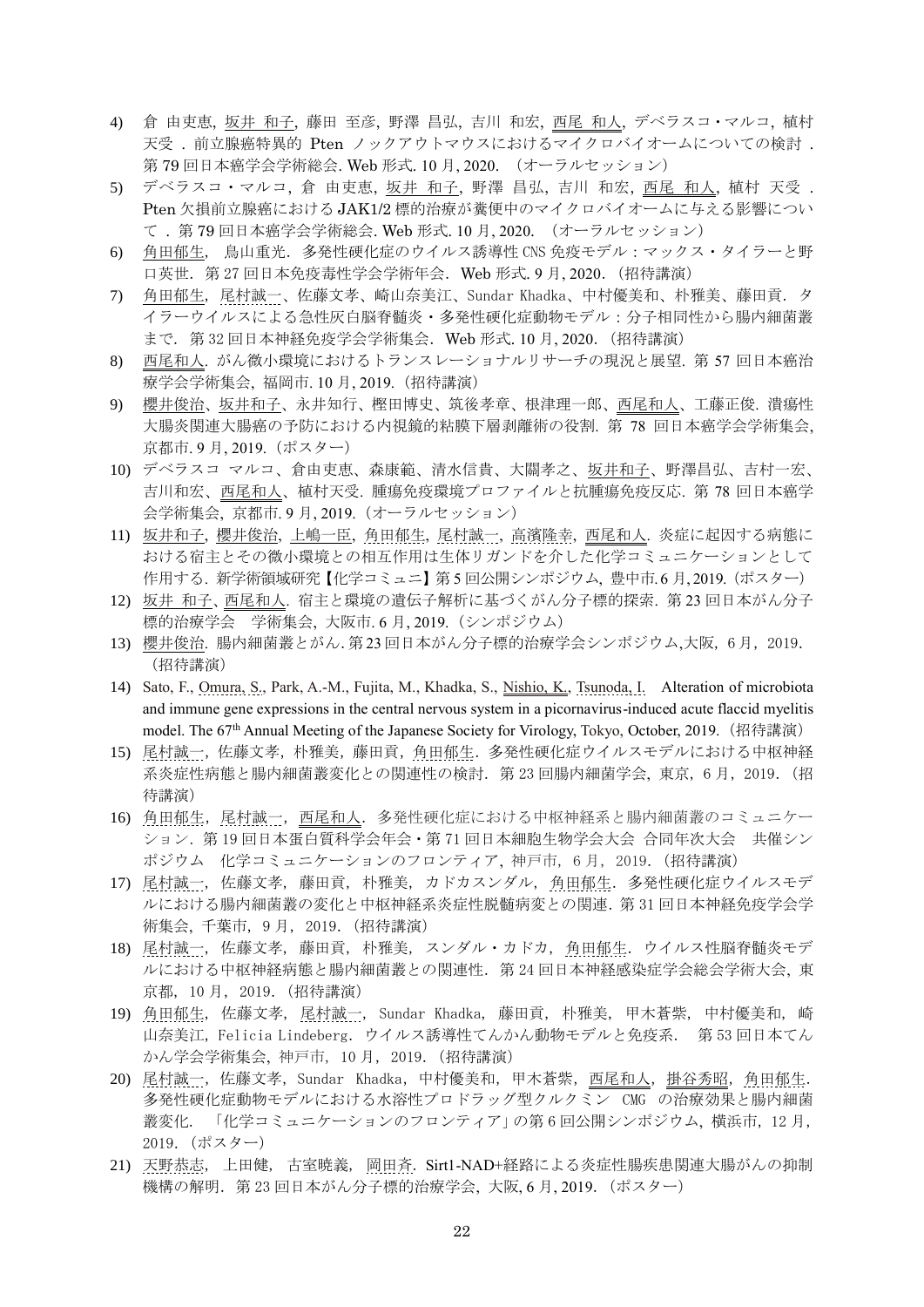- 22) 天野恭志. テロメア損傷は、Sirtuin 遺伝子群の発現を抑制し、肝線維化を促進する. 化学コミュ ニケーションのフロンティア 若手シンポジウム, 大阪, 6 月, 2019.(シンポジウム)
- 23) 天野恭志, 上田健, 古室暁義, 岡田斉. Sirt1-NAD+経路による炎症性腸疾患関連大腸がんの抑制 機構の解明. 第 92 回日本生化学会,横浜, 9 月, 2019. (ポスター)
- 24) 西尾和人. がんゲノム医療の現状と今後、免疫療法への応用.日本バイオセラピィ学会・日本がん 免疫学会合同シンポジウム. 東京都, 12 月, 2018.
- 25) 西尾和人. がん遺伝子パネル検査の実施にあたり知っておくべきこと.近畿大学がんゲノム医療 第 2 回がん薬物療法研修.大阪狭山市, 10 月, 2018.
- 26) 西尾和人. 肺癌におけるクリニカルシークエンス.Premium Meet The Expert.東京都, 9月, 2018.
- 27) 西尾和人. がんゲノム医療の実装に向けての現状と展望. 名古屋市立大学血液腫瘍内科学教室・ 呼吸器免疫アレルギー内科学教室合同集談会. 名古屋市, 6 月, 2018.
- 28) 西尾和人. 呼吸器内視鏡における新技術「内視鏡サンプルを用いたがんゲノム医療」. 第 41 回日 本呼吸器内視鏡学会学術集会. 東京都, 5 月, 2018.
- 29) 西尾和人. 本邦における肺癌個別化医療の現状と問題点. Conference on Lung Cancer. 東京都, 10 月, 2017. (特別講演)

【特許等の出願状況】

【報道記事】

1) 「ウコンの成分が腸内フローラを介して脳やせき髄の炎症を抑制することが判明」, マイナビニュ ース, 2021.12.9.

URL: https://news.mynavi.jp/techplus/article/20211209-

2222354/?fbclid=IwAR2WJGDrBEHDZCuTiv2SePO5SiKo-Ar6sYT\_f1rRuEsgoUSAwEJyQI57GKA

2) 「ウコンの含有成分が腸内細菌を介して脳・脊髄炎を抑制、マウス実験で判明-近大ほか」, QLifePro, 2021.12.6.

URL:http://www.qlifepro.com/news/20211206/curcumin-

2.html?fbclid=IwAR2T39k91V7xfLTOY3HJvNzUU\_iU-S2VpozYnAWQ7fkrNchTk8pCHh4AytY

- 3) 「ウコンに含まれる成分が腸内フローラを介して脳・脊髄の炎症を抑制 プロドラッグ型「「クルク ミン」の多発性硬化症治療への応用に期待」, 学校法人近畿大学 NEWSCAST, 2021.12.3 URL: https://newscast.jp/news/8376780
- 4) 「ウコンに含まれる成分が腸内フローラを介して脳・脊髄の炎症を抑制 ープロドラッグ型「「クル クミン」の多発性硬化症治療への応用に期待-」, 京都大学 HP, 2021.12.3 URL: https://www.kyoto-u.ac.jp/ja/research-news/2021-12-03
- 5) 「Curcumin prodrug CMG has beneficial effects on a mouse model of multiple sclerosis by modulating the gut flora -- Kindai University」, Japan University News, 2021.12.3 URL: https://www.mynewsdesk.com/japan-university-news/pressreleases/curcumin-prodrug-cmg-hasbeneficial-effects-on-a-mouse-model-of-multiple-sclerosis-by-modulating-the-gut-flora-kindai-university-3148717?fbclid=IwAR2Pzas7LDW6reSEXq0wiNidXEdTsWD-OHMtyDrfY4eNaIivnEDciXW7p8U
- 6) 西尾和人. がん患者と家族支援考える. NHK NEWS WEB. HP. 2018.11.27
- 7) 西尾和人. "血液検査で診断した肺がん遺伝子異常に対する薬剤の有効性を世界で初めて実証". 近 畿大学プレスリリース. 2018.07.17
- 8) 西尾和人. 国の新施策「がんとの共生」. 読売新聞. 新聞. 2018.06.09
- 9) 西尾和人. 近畿大学と SBI 生命 人口知能を活用したがんゲノム医療の体制を協力して構築. 近畿 大学プレスリリース. 2018.03.26
- 10) 西尾和人. 遺伝子検査 保険対象は?がん治療解体新書 「近大クリニカルシークエンスとわが国 のがん遺伝子パネル検査の実装に向けての課題について」. 日本経済産業新聞. 新聞. 2018.03.07

【受賞・表彰】